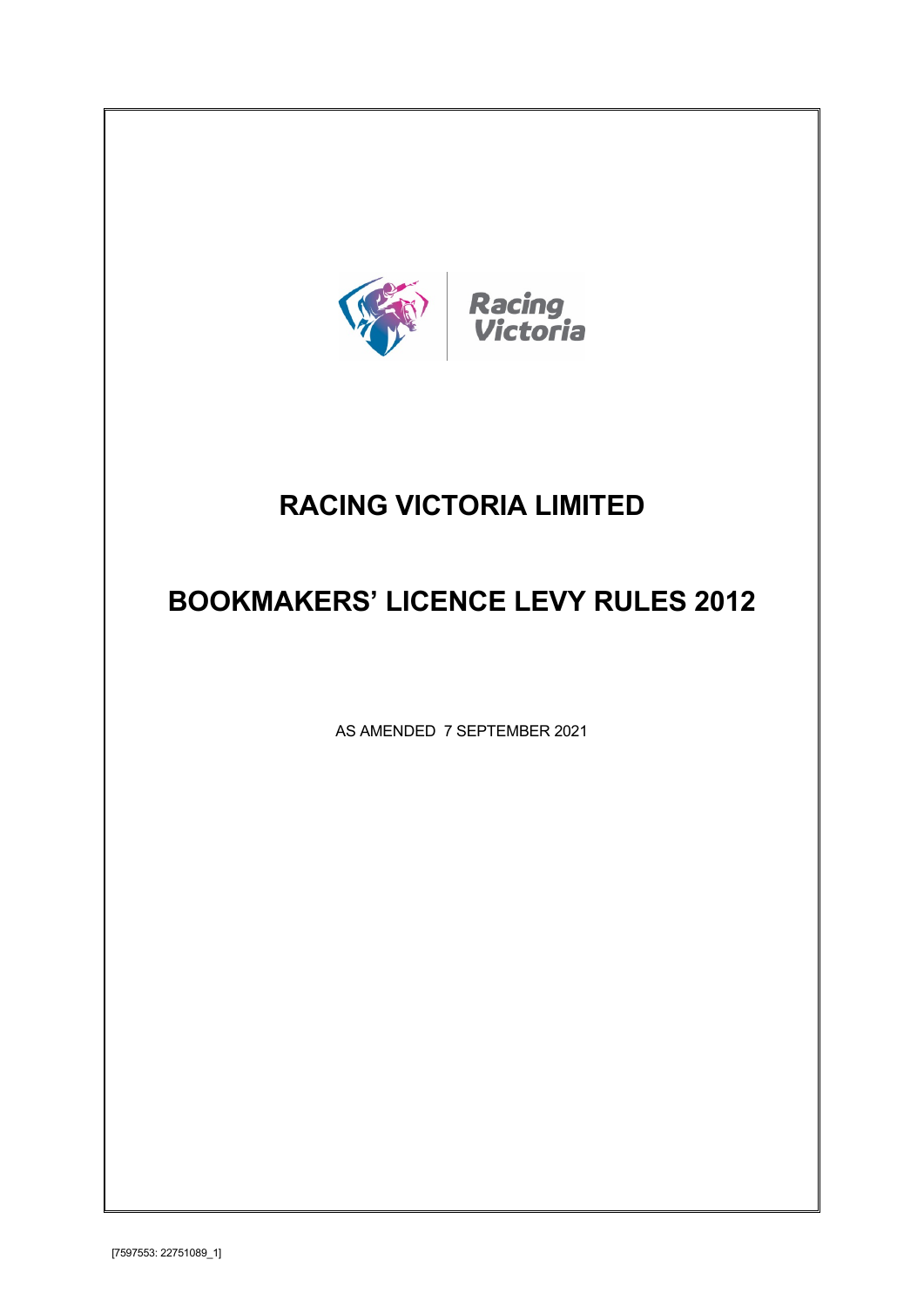## **CONTENTS**

| 1.               |       |                                                                          |  |  |  |  |
|------------------|-------|--------------------------------------------------------------------------|--|--|--|--|
| 1.1              |       |                                                                          |  |  |  |  |
| 1.2              |       |                                                                          |  |  |  |  |
| 1.3              |       |                                                                          |  |  |  |  |
| 1.4              |       |                                                                          |  |  |  |  |
| 1.5              |       |                                                                          |  |  |  |  |
|                  | 1.5.1 |                                                                          |  |  |  |  |
|                  | 1.5.2 |                                                                          |  |  |  |  |
|                  | 1.5.3 | [This clause has been deleted due to the repeal of section 91B(3) of the |  |  |  |  |
|                  | 1.5.4 |                                                                          |  |  |  |  |
| 2.               |       |                                                                          |  |  |  |  |
| 2.1              |       |                                                                          |  |  |  |  |
| 2.2              |       |                                                                          |  |  |  |  |
| 3.               |       |                                                                          |  |  |  |  |
| 3.1              |       |                                                                          |  |  |  |  |
| 3.2              |       |                                                                          |  |  |  |  |
|                  | 3.2.1 | Levy on Betting Transactions in relation to Victorian Races 6            |  |  |  |  |
|                  | 3.2.2 | Levy on Betting Transactions constituting Non-VTR Betting7               |  |  |  |  |
| 3.3              |       |                                                                          |  |  |  |  |
|                  | 3.3.1 |                                                                          |  |  |  |  |
|                  | 3.3.2 |                                                                          |  |  |  |  |
|                  | 3.3.3 |                                                                          |  |  |  |  |
|                  | 3.3.4 |                                                                          |  |  |  |  |
|                  | 3.3.5 |                                                                          |  |  |  |  |
| $\overline{4}$ . |       |                                                                          |  |  |  |  |
| 4.1              |       |                                                                          |  |  |  |  |
| 4.2              |       |                                                                          |  |  |  |  |
|                  | 4.2.1 |                                                                          |  |  |  |  |
|                  | 4.2.2 |                                                                          |  |  |  |  |
| 4.3              |       |                                                                          |  |  |  |  |
| 4.4              |       |                                                                          |  |  |  |  |
| 5.               |       |                                                                          |  |  |  |  |
| 5.1              |       |                                                                          |  |  |  |  |
|                  | 5.1.1 |                                                                          |  |  |  |  |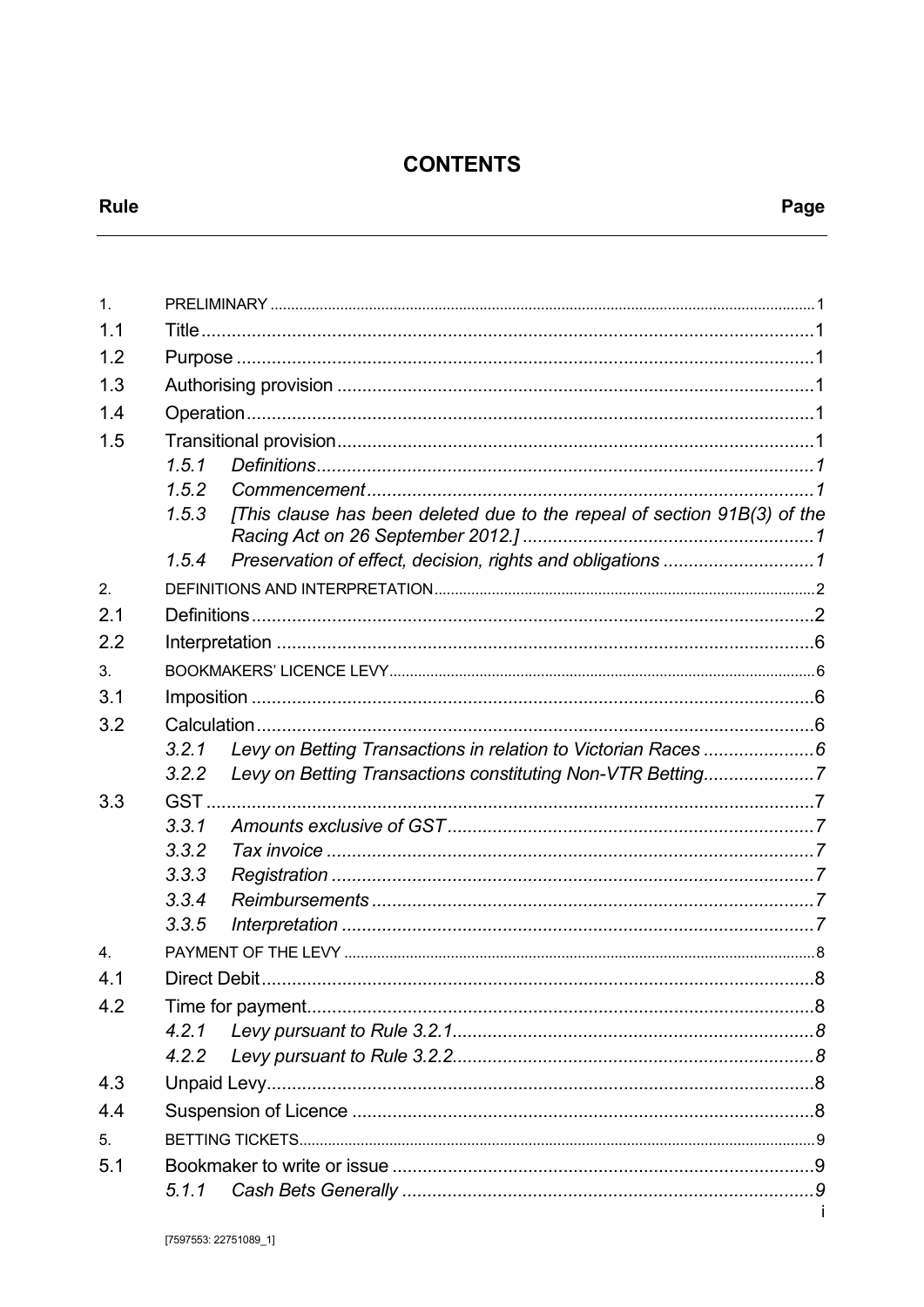| 5.2            |                |                                                              |  |  |  |
|----------------|----------------|--------------------------------------------------------------|--|--|--|
| 5.3            |                |                                                              |  |  |  |
| 5.4            |                | Special requirements regarding Future Bet Betting Tickets 10 |  |  |  |
| 5.5            |                |                                                              |  |  |  |
|                | 5.5.1          |                                                              |  |  |  |
|                | 5.5.2          |                                                              |  |  |  |
| 6.             |                |                                                              |  |  |  |
| 6.1            |                |                                                              |  |  |  |
| 6.2            |                |                                                              |  |  |  |
|                | 6.2.1          |                                                              |  |  |  |
|                |                |                                                              |  |  |  |
| 6.3            |                | Betting Transactions with other Wagering Service Providers12 |  |  |  |
| 6.4            |                |                                                              |  |  |  |
| 6.5            |                |                                                              |  |  |  |
| 6.6            |                |                                                              |  |  |  |
| 6.7            |                |                                                              |  |  |  |
|                | 6.7.1          |                                                              |  |  |  |
|                | 6.7.2          |                                                              |  |  |  |
|                | 6.7.3          |                                                              |  |  |  |
|                | 6.7.4          | Unused pages to be delivered if ceasing to be a Bookmaker14  |  |  |  |
|                | 6.7.5<br>6.7.6 |                                                              |  |  |  |
| 7 <sub>1</sub> |                |                                                              |  |  |  |
| 7.1            |                |                                                              |  |  |  |
|                |                |                                                              |  |  |  |
| 7.2            |                |                                                              |  |  |  |
|                | 7.2.2          |                                                              |  |  |  |
| 7.3            |                |                                                              |  |  |  |
| 7.4            |                |                                                              |  |  |  |
| 8.             |                |                                                              |  |  |  |
| 8.1            |                |                                                              |  |  |  |
|                | 8.1.1          |                                                              |  |  |  |
|                | 8.1.2          |                                                              |  |  |  |
| 8.2            |                |                                                              |  |  |  |
| 8.3            |                |                                                              |  |  |  |
| 8.4            |                |                                                              |  |  |  |
| 8.5            |                |                                                              |  |  |  |
| 8.6            |                |                                                              |  |  |  |
| 9.             |                |                                                              |  |  |  |
|                |                |                                                              |  |  |  |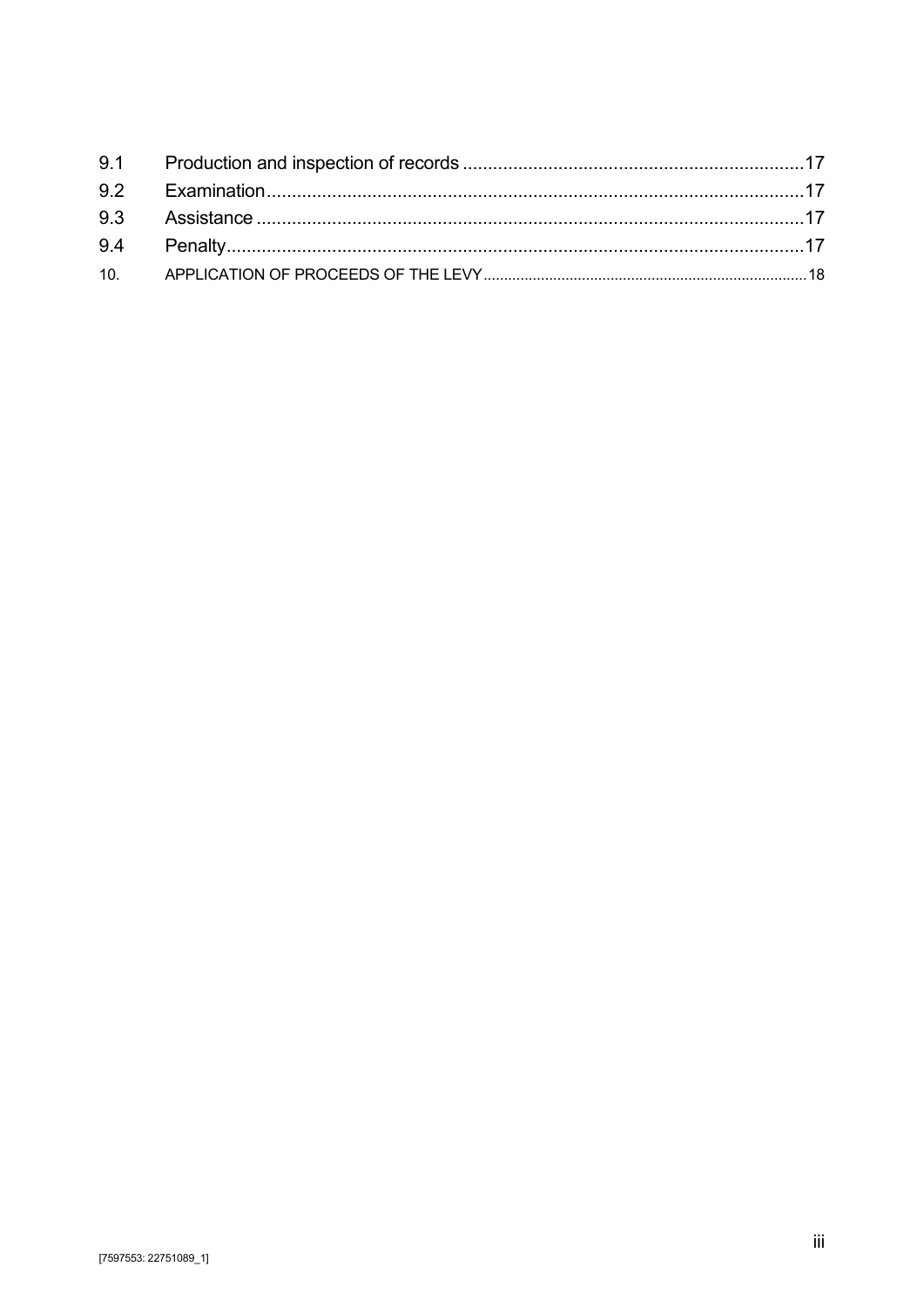## **RACING VICTORIA LIMITED**

## **BOOKMAKERS' LICENCE LEVY RULES 2012**

## <span id="page-4-0"></span>**1. PRELIMINARY**

#### <span id="page-4-1"></span>**1.1 Title**

These Rules may be cited as the Bookmakers' Licence Levy Rules 2012.

#### <span id="page-4-2"></span>**1.2 Purpose**

The purpose of these Rules is to make provision for the matters as set out in section 91B of the Racing Act.

#### <span id="page-4-3"></span>**1.3 Authorising provision**

These Rules are made pursuant to section 91B of the Racing Act, subject to approval by the Minister pursuant to section 91D of that Act.

#### <span id="page-4-4"></span>**1.4 Operation**

These Rules and any amendments to them come into operation only when approved in writing by the Minister under section 91D of the Racing Act.

#### <span id="page-4-5"></span>**1.5 Transitional provision**

#### <span id="page-4-6"></span>1.5.1 **Definitions**

In this Rule [1.5:](#page-4-5)

**"Approval Day"** means the day on which these Bookmakers' Licence Levy Rules 2012 come into operation under Rule [1.4.](#page-4-4)

**"Former Rules"** means the Bookmakers' Licence Levy Rules 2001 of Racing Victoria and the Bookmakers' Licence Levy Rules 2009 of Racing Victoria immediately before the Approval Day.

#### <span id="page-4-7"></span>1.5.2 **Commencement**

These Rules come into operation and effect on and from the beginning of the Approval Day.

#### <span id="page-4-8"></span>1.5.3 **[This clause has been deleted due to the repeal of section 91B(3) of the Racing Act on 26 September 2012.]**

## <span id="page-4-9"></span>1.5.4 **Preservation of effect, decision, rights and obligations**

Everything done, arising or suffered under the Former Rules is deemed to have been done, arisen or suffered under these Rules and, without limiting the generality of the foregoing:

(a) *Appointments:* all appointments of any persons (including but not limited to Authorised Officers and an Approved Printer) made under or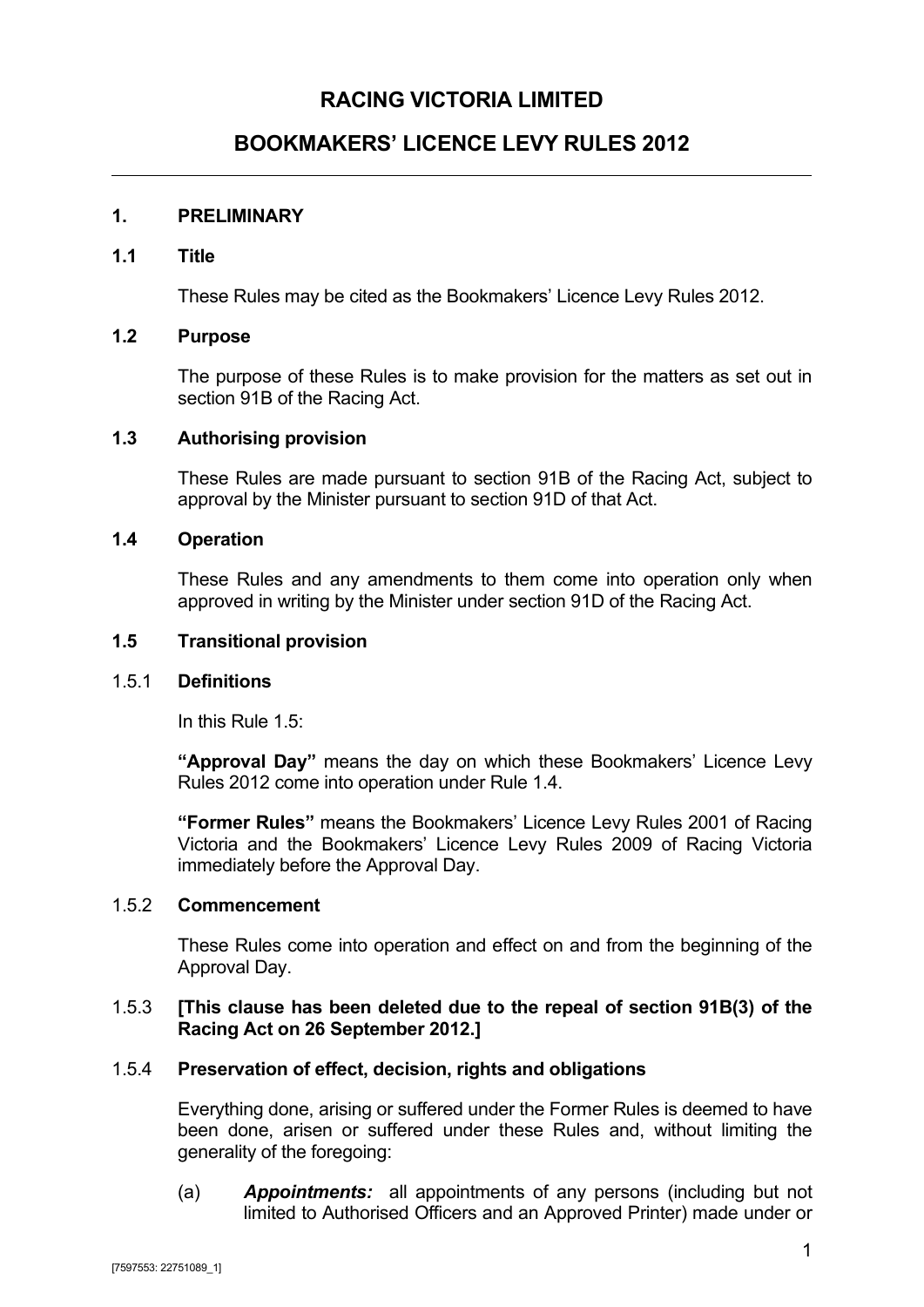pursuant to the Former Rules are deemed to have been made, and to continue in effect, under or pursuant to these Rules.

- (b) *Decisions made and action taken under the Former Rules:* all decisions made, action taken and discretions and powers exercised under or pursuant to the Former Rules are deemed to be fully effective and to continue in force as if properly and validly made or taken under or pursuant to these Rules.
- (c) *Licences, permits, etc:* all approvals, registrations, authorisations and any other rights or privileges granted under or pursuant to the Former Rules are deemed to continue in full force and effect and upon the same terms and conditions as if properly and validly made under or pursuant to these Rules.
- (d) *Rights, entitlements, obligations and liabilities:* all rights, entitlements, obligations and liabilities (including of a pecuniary nature) arising, accruing or incurred under or pursuant to the Former Rules are deemed to have arisen, accrued or been incurred under or pursuant to these Rules.
- (e) *Penalties and disabilities:* all penalties, disabilities, disqualifications, suspensions and obligations of any kind (including fines and other pecuniary obligations) imposed, incurred or arising under or pursuant to the Former Rules are deemed to be imposed, incurred or to arise under or pursuant to these Rules.
- (f) *Inquiries, investigations and proceedings:* all inquiries, investigations and other proceedings of any nature initiated or conducted under or pursuant to the Former Rules are deemed to be initiated or conducted under or pursuant to these Rules.

## <span id="page-5-0"></span>**2. DEFINITIONS AND INTERPRETATION**

#### <span id="page-5-1"></span>**2.1 Definitions**

In these Rules:

**"Approved Betting Event"** has the same meaning as in Chapter 4, Part 5 of the Gambling Regulation Act*.*

**"Approved Printer"** means a person approved by the Directors pursuant to Rule [8.1](#page-18-4) as a printer of and distributor of Betting Tickets.

**"Betting Book"**, except in Rule [6.7,](#page-16-2) includes a record of a Betting Transaction or of the issue of a Betting Ticket by means of a Computerised Betting System.

**"Betting Ticket"** includes any document or thing purporting to be or usually or commonly known as a betting-ticket or giving or purporting to give or usually or commonly understood to give any right, title, chance, share, interest, authorisation or permission in or in connection with any Betting Transaction.

**"Betting Transaction"** means a contract between the Bookmaker and a Customer, by which a bet or wager is placed with and accepted by the Bookmaker In relation to a Victorian Race or Approved Betting Event (or a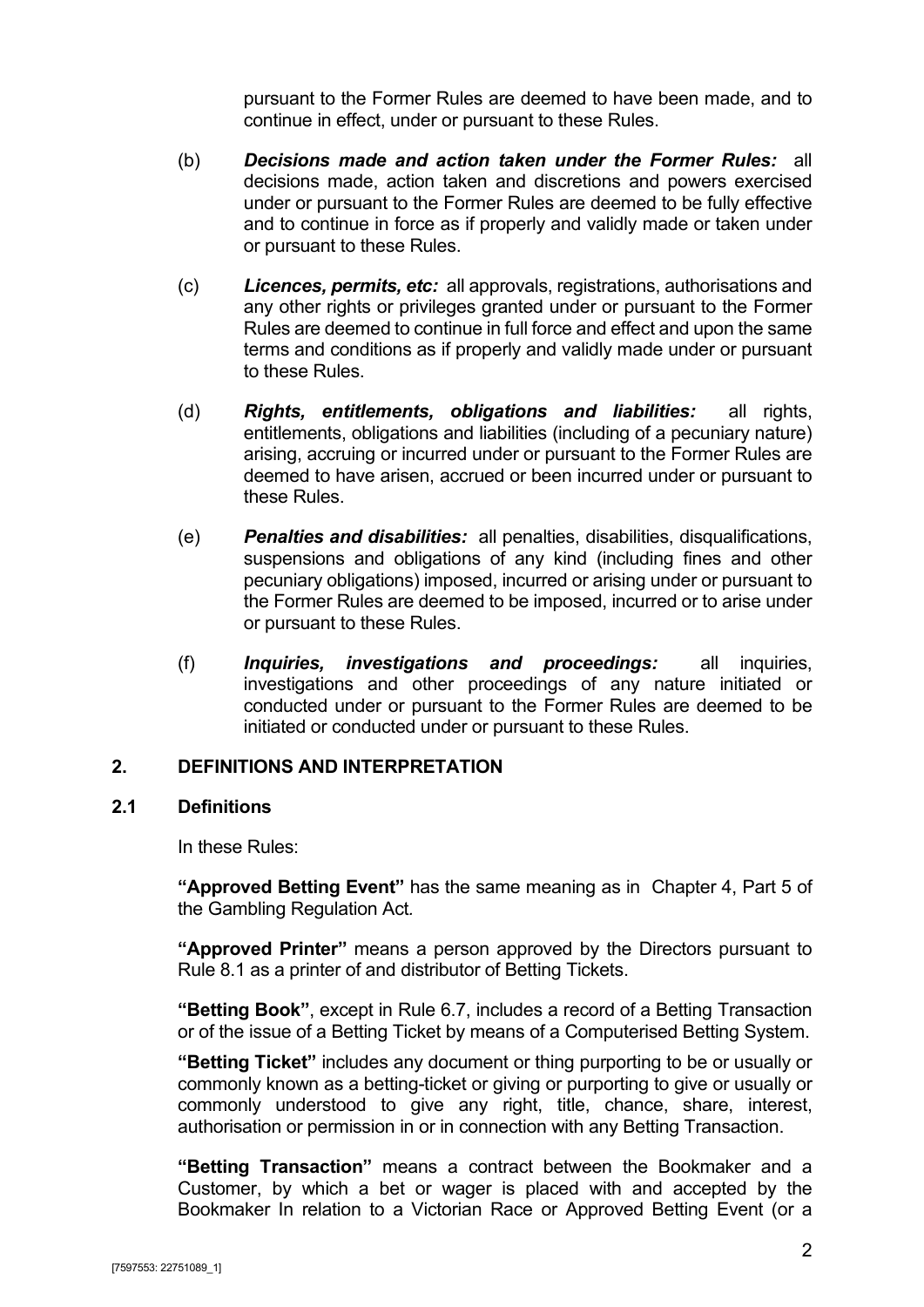contingency related to a Victorian Race or Approved Betting Event).

**"Cash Out Bet"** means a Betting Transaction under which, prior to conclusion of the betting event that is the subject of the Betting Transaction, the Customer elects to receive a financial benefit from the Bookmaker that may differ from the return the Customer would have received from the Betting Transaction had it been calculated or determined in accordance with:

- (a) the odds (either express or implied) which formed the basis of the Betting Transaction; and/or
- (b) the ordinary rules and conditions of the bet type that formed the basis of the Betting Transaction.

**"Cash Bet"** means a Betting Transaction in respect of which the total amount of the Betting Transaction is paid to or otherwise held by the Bookmaker before or at the time that the Betting Transaction is entered into.

**"Credit Bet"** means a Betting Transaction other than a Cash Bet.

**"Customer"** means any person or entity, including any bookmaker or Relevant WSP, who enters a Betting Transaction with a Bookmaker.

**"Directors"** means the directors of Racing Victoria acting as a board.

**"Free Bet"** means the face value of a Betting Transaction where the Customer does not make a financial contribution at the time the Betting Transaction is made. For the avoidance of doubt, a Free Bet does not include any Betting Transaction:

- (a) which constitutes a bad or doubtful debt of the Bookmaker;
- (b) in respect of which payment is subsequently waived, compromised, released or forgiven by the Bookmaker; or
- (c) where there is an amount paid, refunded or credited to the Customer by the Bookmaker in relation to a non-winning Bet Taken including, for example, "money back offers".

**"Future Bet"** means a Betting Transaction that constitutes Future Double Betting or Future Win/Place Betting but not Future Sports Betting.

**"Future Double Betting"** means betting made by the nomination of a horse or greyhound or a combination of two horses or two greyhounds on the chance that such horse or horses or greyhound or greyhounds will fill first place or fill first, second or third places in two specified races providing at least one of the races is decided at a race meeting conducted on a day after the day the Betting Transaction is entered.

**"Future Sports Betting"** means betting made by the nomination of a result of an Approved Betting Event under section 4(1)(b) of the Racing Act where the result is to be decided 35 days or more after the day on which the Betting Transaction is entered.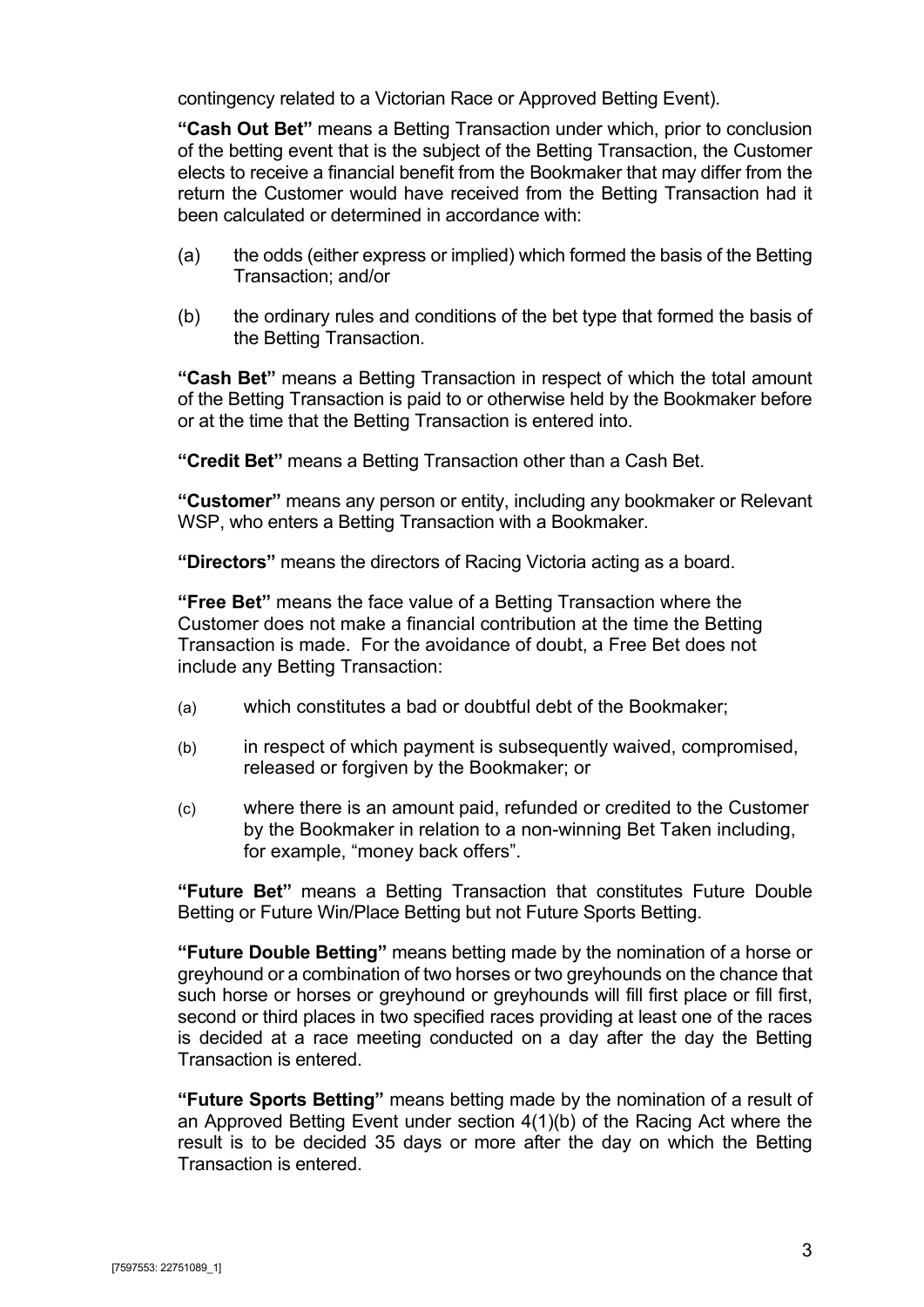## **"Future Win/Place Betting"** means:

- (a) a Betting Transaction entered into with a Bookmaker who is authorised by Racing Victoria to accept future win/place bets; and is
- (b) a Betting Transaction where the result is to be decided 35 days or more after the day on which the Betting Transaction is entered; and is
- (c) a Betting Transaction made by the nomination of a horse or greyhound on the chance that such horse or greyhound will fill first place or fill first, second or third place in a specified race, or a Betting Transaction made by the nomination of a horse or greyhound on the chance that such horse or greyhound will fill first place in three specified races;
- (d) but does not include a Betting Transaction made when the Bookmaker is operating under a club betting permit issued by the Minister.

**"Gambling Regulation Act"** means the *Gambling Regulation Act 2003* (Vic) As amended from time to time.

**"Greyhound Race"** means a race in which greyhounds compete.

**"GST"** means goods and services tax pursuant to the GST Law.

**"GST Act"** means *A New Tax System (Goods and Services Tax) Act 1999* (Cth).

**"GST Law"** has the meaning given in the GST Act.

**"Harness Race"** means a race in which horses compete moving at a gait generally known as pacing or trotting.

**"Levy"** means a Bookmaker's Licence Levy imposed in accordance with these Rules, and includes any interest and penalties imposed in accordance with these Rules and any GST payable by a Bookmaker in accordance with Rule [3.3.](#page-10-1)

**"Licence"** means a club bookmaker's licence as defined in section 84 of the Racing Act which is granted to a Registered Bookmaker by Racing Victoria under the Club Bookmakers' Licence Rules.

**"Month"** means calendar month or, where appropriate or relevant, a part of a calendar month.

**"Non-VTR Betting"** has the meaning given in Part B of Schedule 2.

**"Other Racing"** means a Harness Race, Greyhound Race and/or a thoroughbred horse race other than a Victorian Race, whether taking place in Australia or in another jurisdiction.

**"Other Racing Event"** means an event or race involving Other Racing.

**"Past The Post Payout"** means where, with respect to a Betting Transaction on a Victorian Race between a Bookmaker and a Customer: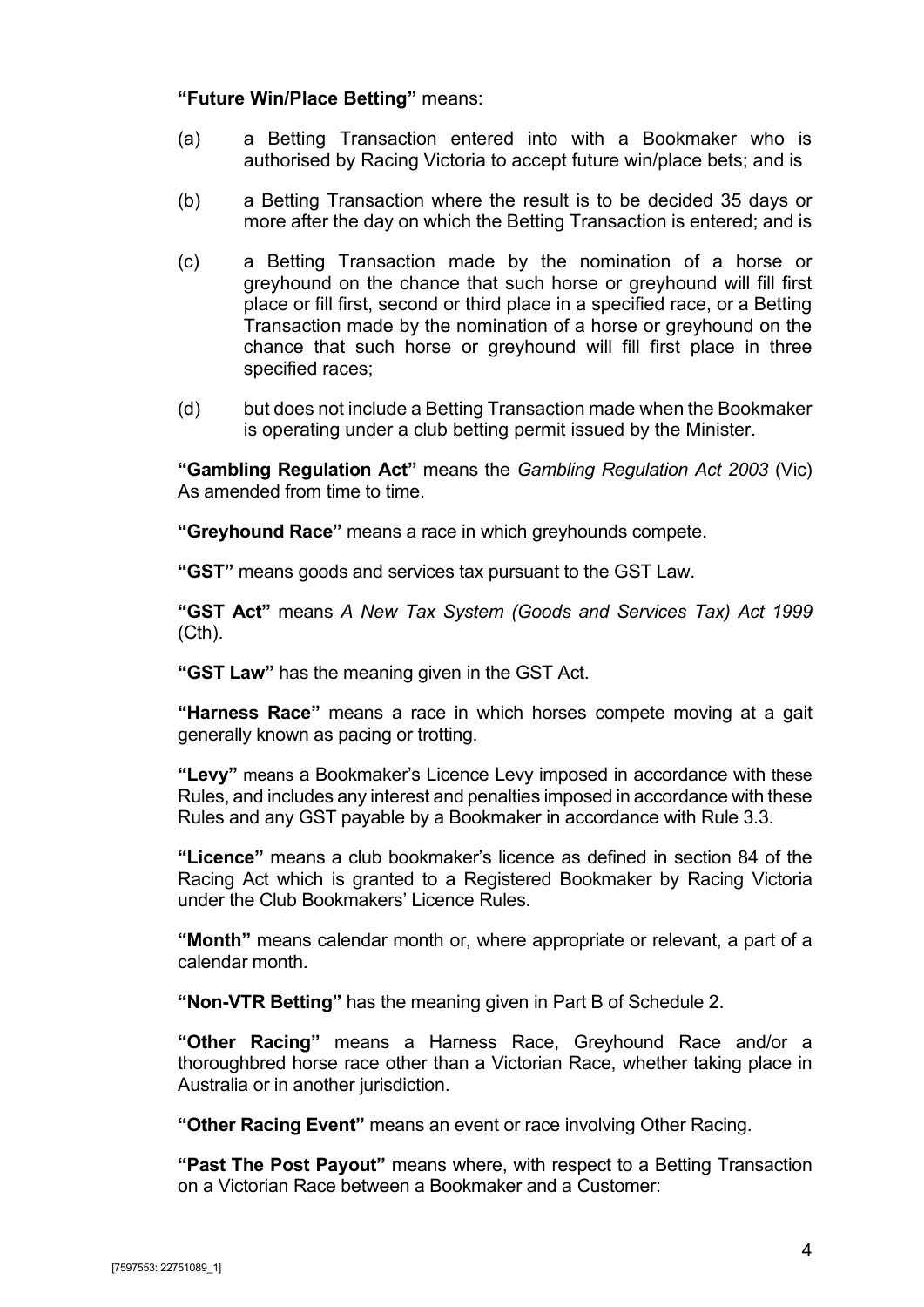- <span id="page-8-0"></span>(a) following completion of the Victorian Race but prior to the declaration of correct weight, the Customer receives a payment from the Bookmaker with respect to the Betting Transaction;
- <span id="page-8-1"></span>(b) subsequent to the payment described at [\(a\),](#page-8-0) there is an amendment made to the official results of the Victorian Race (due to the disqualification of a horse(s) or otherwise); and
- (c) despite the circumstance described at [\(b\),](#page-8-1) the Customer retains the payment described at [\(a\).](#page-8-0)

**"Penalty Unit"** means the amount as specified for the purposes of Victorian legislation from time to time.

**"Period"** means 7th September 2021 to 31st July 2022, and every 12 month period commencing 1 August and ending 31 July thereafter.

**"Promotional Offer"** means any offer or inducement made or communicated by a Bookmaker to Customers or potential Customers in relation to the making of a Betting Transaction which, if the Betting Transaction was entered into between a Customer and the Bookmaker, the following two paragraphs would apply:

- (a) the Customer would, or may, receive a financial benefit from the Bookmaker or a third party under or in respect of the Betting Transaction (**Financial Benefit**); and
- (b) the amount or value of the Financial Benefit (when aggregated with all other moneys paid to or credited to the Customer in relation to the Relevant Transaction, if any) would exceed the amount that the Customer would have received had the return to the Customer from the Betting Transaction been calculated or determined in accordance with:
	- (i) the odds (either express or implied) which formed the basis of the Betting Transaction; and/or
	- (ii) the ordinary rules and conditions of the bet type that formed the basis of the Betting Transaction,

but excludes Cash Out Bets and Past The Post Payouts.

**"Race Meeting"** has the meaning given in Part D of Schedule 1.

**"Racing Victoria"** means Racing Victoria Limited ACN 096 917 930.

**"Relevant WSP"** means a Wagering Service Provider who has obtained, and holds, a current publication and use approval from Racing Victoria in accordance with Ch 4, Pt 2, Division 1A of the *Gambling Regulation Act 2003* (Vic), and until 16 August 2024, includes Tabcorp.

**"Rules"** means these Bookmakers' Licence Levy Rules 2012 as amended from time to time.

**"Rules of Racing"** means the rules of racing lawfully made and adopted by Racing Victoria from time to time.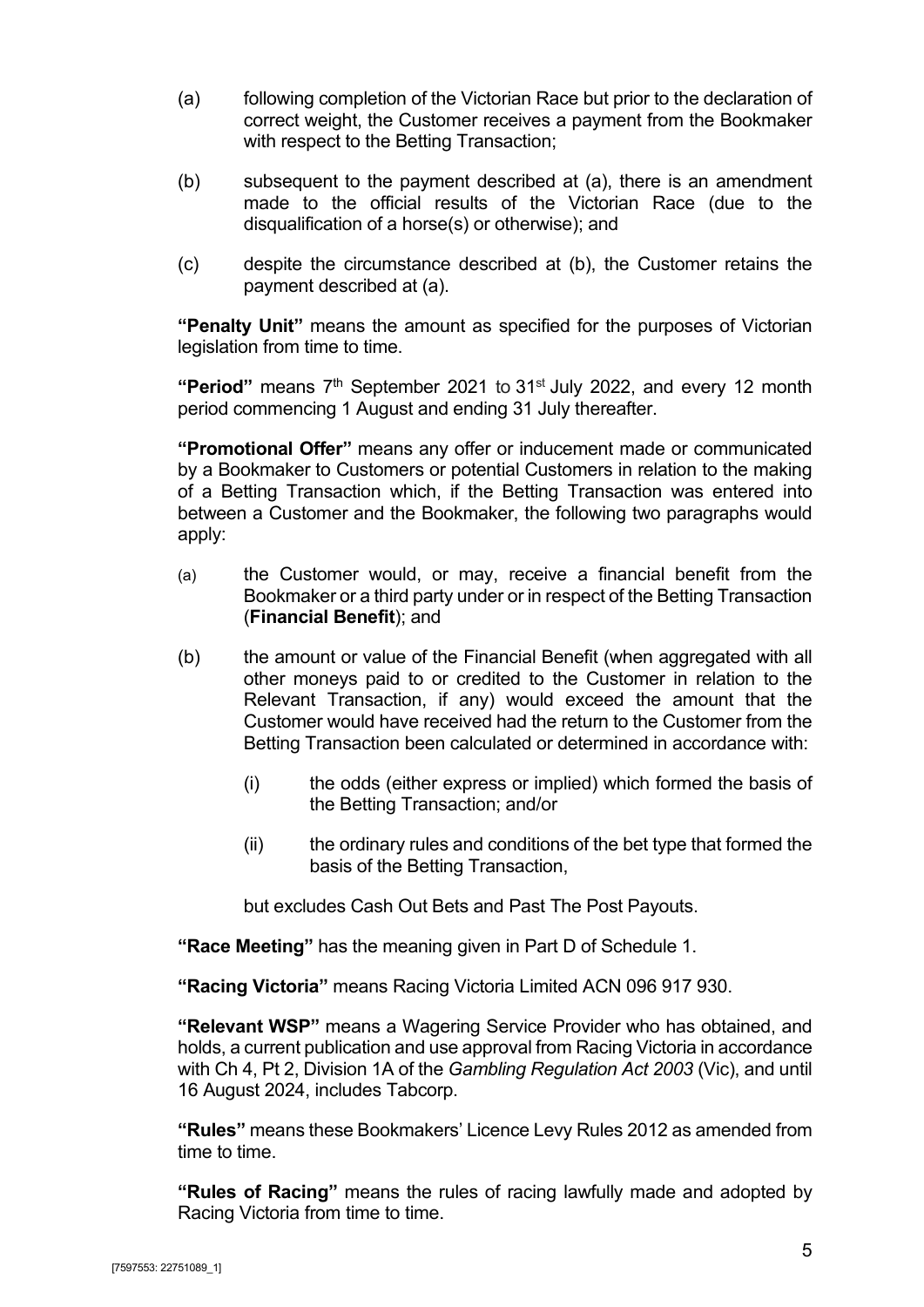**"RVL Website"** means the official website of RVL, currently at the URL https://www.racingvictoria.com.au/

**"Sports Betting"** means betting by way of wagering on any Approved Betting Event pursuant to section 4(1)(b) of the Racing Act.

**"Tabcorp"** means Tabcorp Holdings Limited ACN 063 780 709.

**"Victorian Race"** means a thoroughbred horse race:

- (a) scheduled to be held; or
- (b) held,

in the State of Victoria under the Rules of Racing.

**"Wagering Service Provider"** means a wagering service provider as defined in Chapter 4, Part 2, Division 1A of the Gambling Regulation Act.

## <span id="page-9-0"></span>**2.2 Interpretation**

Unless the context requires to the contrary:

- (a) words and expressions used in these Rules have the meaning ascribed to them in the Club Bookmakers' Licence Rules and the Racing Act; and
- (b) these Rules shall be interpreted in accordance with the provisions of the *Interpretation of Legislation Act 1984* (Vic).

## <span id="page-9-1"></span>**3. BOOKMAKERS' LICENCE LEVY**

## <span id="page-9-2"></span>**3.1 Imposition**

- (a) A Bookmaker is liable to pay the Levies each Month as calculated in accordance with Rule [3.2.1in](#page-9-4) respect of all Betting Transactions in relation to Victorian Races (or contingencies related to Victorian Races).
- (b) A Bookmaker, who is licensed to conduct Non-VTR Betting, is liable to pay the Levy for each Month as calculated in accordance with Rule [3.2.2i](#page-10-0)n respect of all Betting Transactions constituting Sports Betting and Non-VTR Betting.

## <span id="page-9-3"></span>**3.2 Calculation**

## <span id="page-9-4"></span>3.2.1 **Levy on Betting Transactions in relation to Victorian Races**

In respect of all Betting Transactions conducted by Bookmakers in relation to Victorian Races (or contingencies related to Victorian Races) the Levy is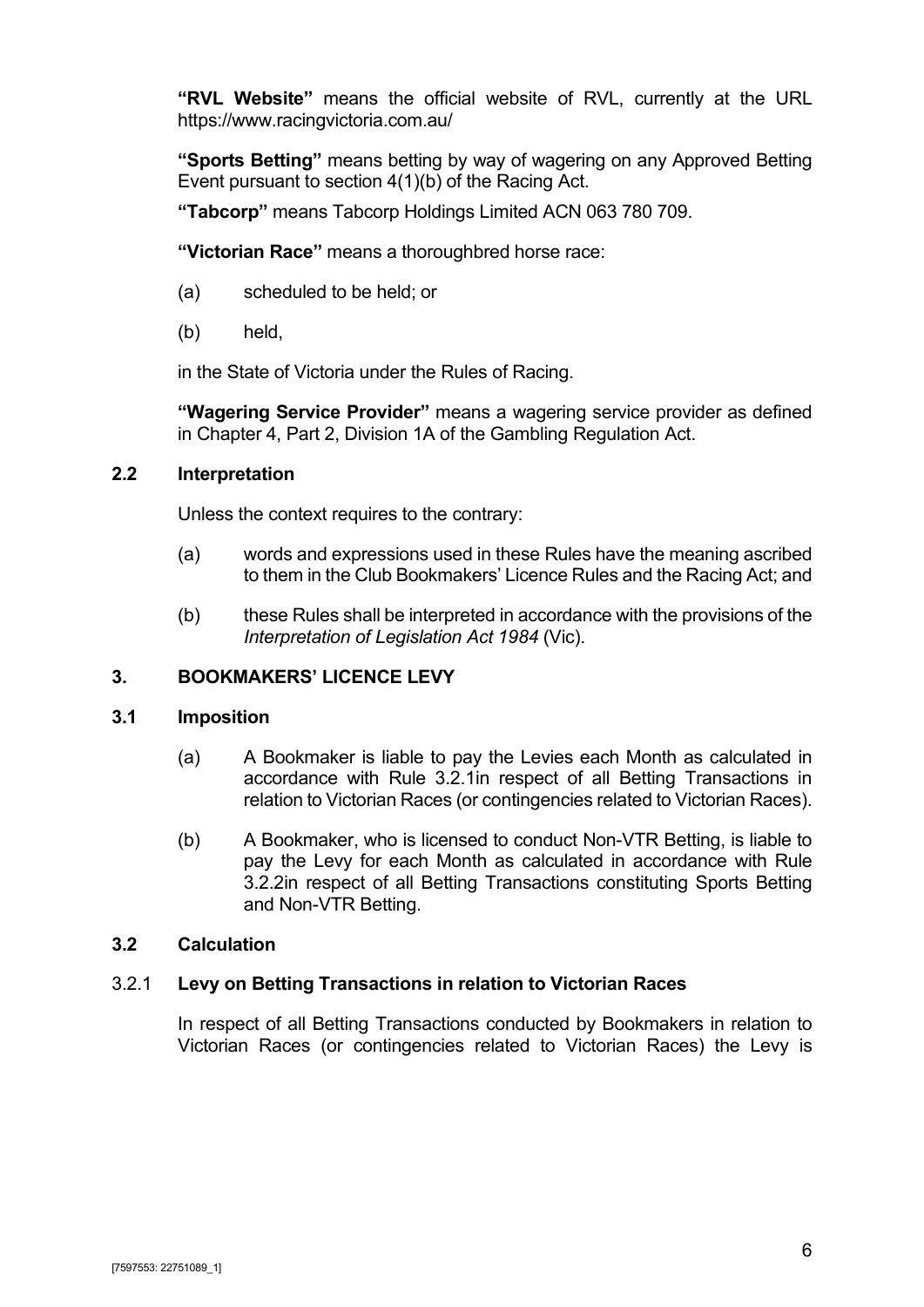calculated in accordance with [Schedule 1.](#page-22-0)

## <span id="page-10-0"></span>3.2.2 **Levy on Betting Transactions constituting Non-VTR Betting**

## **3.3 In respect of all Betting Transactions constituting Non-VTR Betting conducted by Bookmakers (or contingencies related to Non-VTR Betting) , the Levy is calculated in accordance with Schedule 2. GST**

## <span id="page-10-2"></span>3.3.1 **Amounts exclusive of GST**

- <span id="page-10-1"></span>(a) Unless expressly included, the consideration for any supply under or in connection with the Rules does not include GST.
- (b) To the extent that any supply under or in connection with these Rules is a taxable supply and GST is not expressly included in the consideration, the recipient must pay, in addition to the amount payable for that supply an amount (**additional amount**) equal to the amount of that consideration multiplied by the rate at which GST is imposed in respect of the supply. The recipient must pay the additional amount at the same time as the consideration to which it is referable.

#### <span id="page-10-3"></span>3.3.2 **Tax invoice**

Racing Victoria will issue a tax invoice to the Bookmaker for any supply made by Racing Victoria to the Bookmaker under these Rules.

#### <span id="page-10-4"></span>3.3.3 **Registration**

Each Bookmaker must adhere to the GST Law for the purposes of registration.

#### <span id="page-10-5"></span>3.3.4 **Reimbursements**

- (a) If either Racing Victoria or the Bookmaker is entitled under these Rules to be reimbursed or indemnified by the other party for a cost or expense incurred in connection with these Rules, the reimbursement or indemnity payment must not include any GST component of the cost or expense for which an input tax credit may be claimed by the party being reimbursed or indemnified.
- (b) If an adjustment event occurs in relation to a taxable supply under these Rules, Racing Victoria must provide an adjustment note to the Bookmaker within 7 days of becoming aware of the adjustment and any payment necessary to give effect to the adjustment must be made within 7 days after the date of receipt of the adjustment note.

## <span id="page-10-6"></span>3.3.5 **Interpretation**

Words and meanings used in this Rule which have a defined meaning in the GST Law have the meaning as this Rule [3.3](#page-10-1) as in the GST Law unless the context indicates otherwise.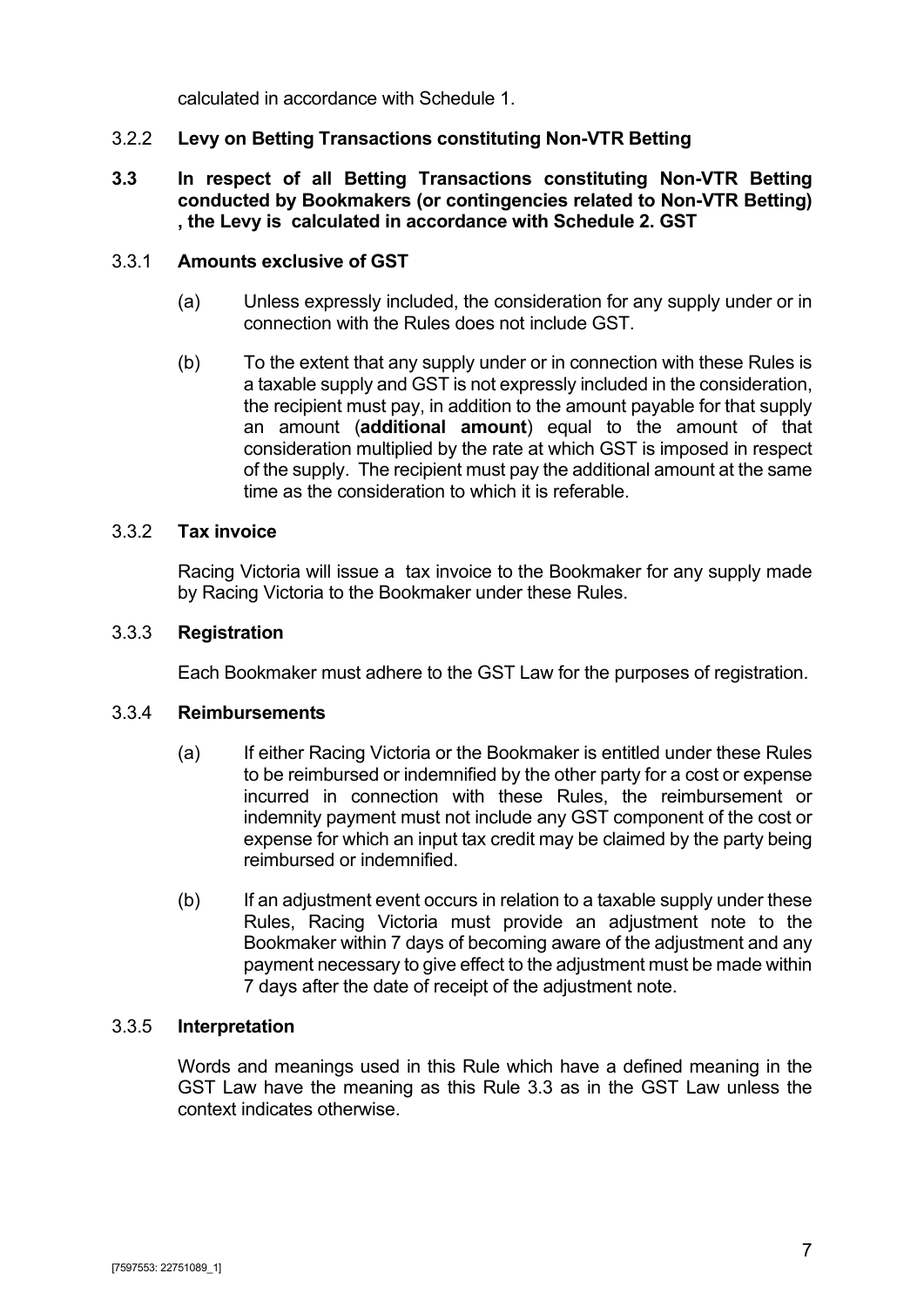## <span id="page-11-0"></span>**4. PAYMENT OF THE LEVY**

## <span id="page-11-1"></span>**4.1 Direct Debit**

Except where otherwise approved by the Directors, payment of the Levy by a Bookmaker must be made by direct debit by Racing Victoria pursuant to a direct debit request and a direct debit service agreement which the Bookmaker must enter into with Racing Victoria.

## <span id="page-11-2"></span>**4.2 Time for payment**

#### <span id="page-11-3"></span>4.2.1 Levy pursuant to Rule [3.2.1](#page-9-4)

The Levy payable under Rules [3.2.1](#page-9-4) must be paid to Racing Victoria no later than ten (10) days after the end of each Month.

#### <span id="page-11-7"></span><span id="page-11-4"></span>4.2.2 Levy pursuant to Rule [3.2.2](#page-10-0)

- (a) With respect to the Levy due pursuant to Rule [3.2.2,](#page-10-0) at the conclusion of each Month Racing Victoria will, in accordance with the principles set out at clause [3.2.2](#page-10-0) and Schedule 2 (and acting reasonably), calculate the Bookmaker's Non-VTR Assessable Turnover and Non-VTR Gross Revenue for the Period up to the end of the relevant Month (**Calculation Period**) and issue an invoice for an amount (**Invoice Amount**) calculated in accordance with Part A of Schedule 2 as if the Calculation Period was the Period (after deducting from the Invoice Amount, for the purposes of the relevant invoice, all amounts previously invoiced for the relevant Period under this clause). At the end of the Period, Racing Victoria will conduct a reconciliation of the Levy actually payable under Rule [3.2.2](#page-10-0) against amounts invoiced under this Rule [4.2.2](#page-11-4)[\(a\)](#page-11-7) and will issue an invoice for any part of the Levy which has been underpaid.
- (b) Subject to Rule [4.2.2](#page-11-4)[\(a\)](#page-11-7) and any payments made by the Bookmaker pursuant to that Rule, the Levy payable under Rule [3.2.2](#page-10-0) must be paid to Racing Victoria no later than ten (10) days after the end of each **Month**

## <span id="page-11-5"></span>**4.3 Unpaid Levy**

If the Levy payable by a Bookmaker or any invoice issued is not paid when due under Rule [4.2b](#page-11-2)ecause of a default by the Bookmaker, then:

- (a) the unpaid amount becomes a debt due and payable to Racing Victoria and may be recovered by Racing Victoria from the Bookmaker in accordance with these Rules and section 91B(4) of the Racing Act; and
- (b) the Bookmaker must pay interest on the unpaid amount at the penalty rate of interest for the time being payable under the *Penalty Interest Rates Act 1983* computed from the date that the amount became due and payable until the amount (including interest) is paid in full.

## <span id="page-11-6"></span>**4.4 Suspension of Licence**

If the Levy or any invoice remains unpaid more than seven (7) days after the date upon which it became due and payable the Directors may suspend the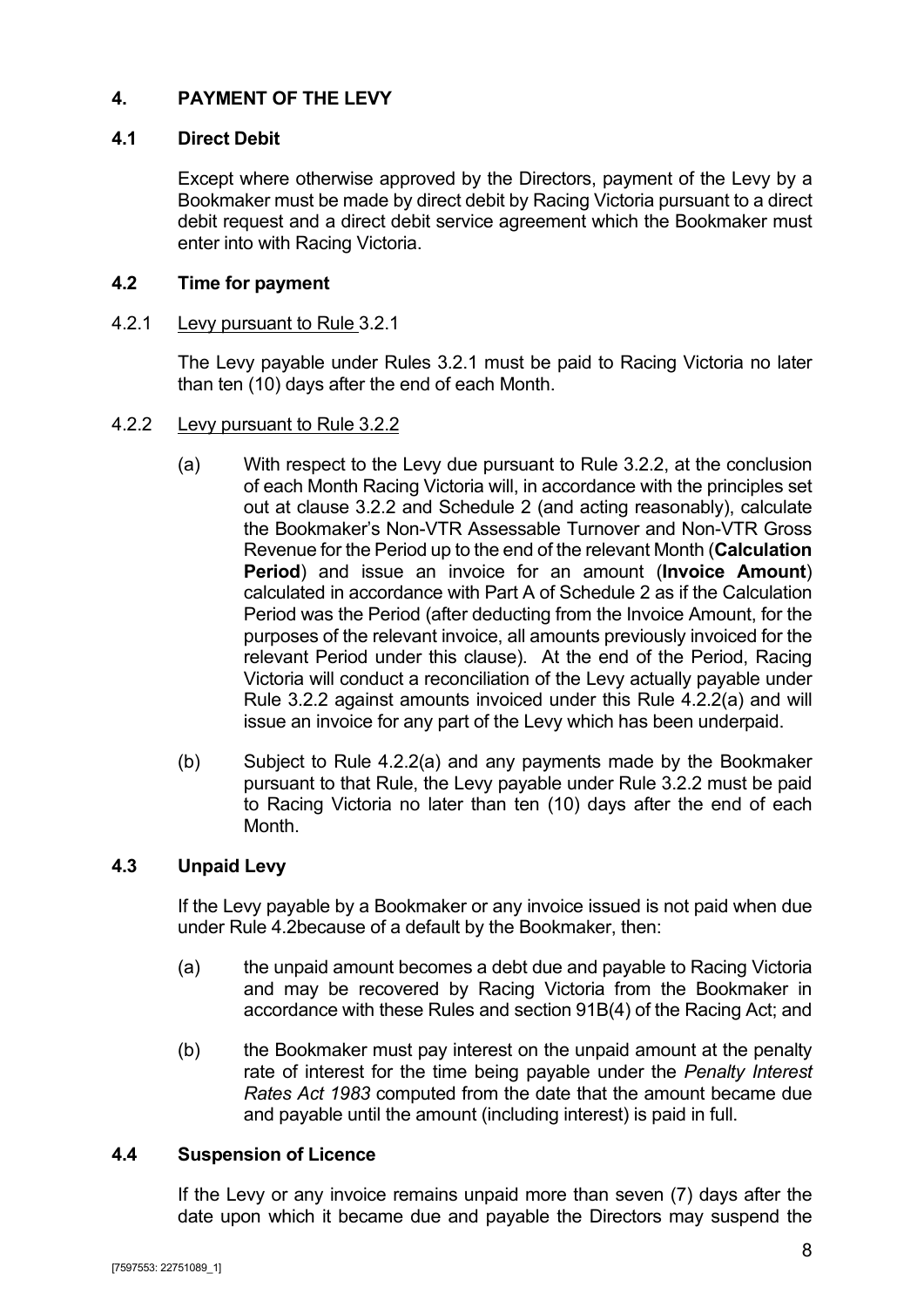Bookmaker's Licence and any approval for an Approved Substitute until the Levy or invoice and accumulated interest is paid in full.

## <span id="page-12-0"></span>**5. BETTING TICKETS**

#### <span id="page-12-1"></span>**5.1 Bookmaker to write or issue**

#### <span id="page-12-2"></span>5.1.1 **Cash Bets Generally**

A Bookmaker who makes a Cash Bet with a person on a Racecourse must:

- (a) *Manual Betting Tickets:* where the Bookmaker has approval to operate a manual betting system, immediately:
	- (i) write out a Betting Ticket in respect of each such Betting Transaction;
	- (ii) cancel the Betting Ticket by entering on the Betting Ticket the particulars of the Betting Transaction; and
	- (iii) issue the Betting Ticket to the Customer; or
- (b) *Computerised Betting System:* immediately issue a Betting Ticket to the Customer by means of a Computerised Betting System.

Penalty: not more than 5 Penalty Units

#### <span id="page-12-3"></span>5.1.2 **Future Betting**

If a Cash Bet referred to in Rule [5.1.1](#page-12-2) is a Future Bet and the Bookmaker has approval to operate a manual betting system:

- (a) the writing or denoting of more than one Future Bet on a Betting Ticket as prescribed by the Directors for that purpose is sufficient compliance with Rule [5.1.1;](#page-12-2) and
- (b) the Bookmaker must cause carbon copies of all the entries made on the original part of the Betting Ticket to be made simultaneously on the duplicate and triplicate parts respectively and must deliver the original part of the Betting Ticket to the Customer.

Penalty: 5 Penalty Units.

## <span id="page-12-4"></span>**5.2 Telephone or Internet Betting**

The requirements of Rule [5.1](#page-12-1) with respect to the writing out or issuing of Betting Tickets, other than Future Bet Betting Tickets, do not apply to Betting Transactions made using a method of communication approved under section 4A of the Racing Act.

## <span id="page-12-5"></span>**5.3 Requirements regarding Betting Tickets**

A Bookmaker must not use or issue a Betting Ticket for the purposes of Betting unless: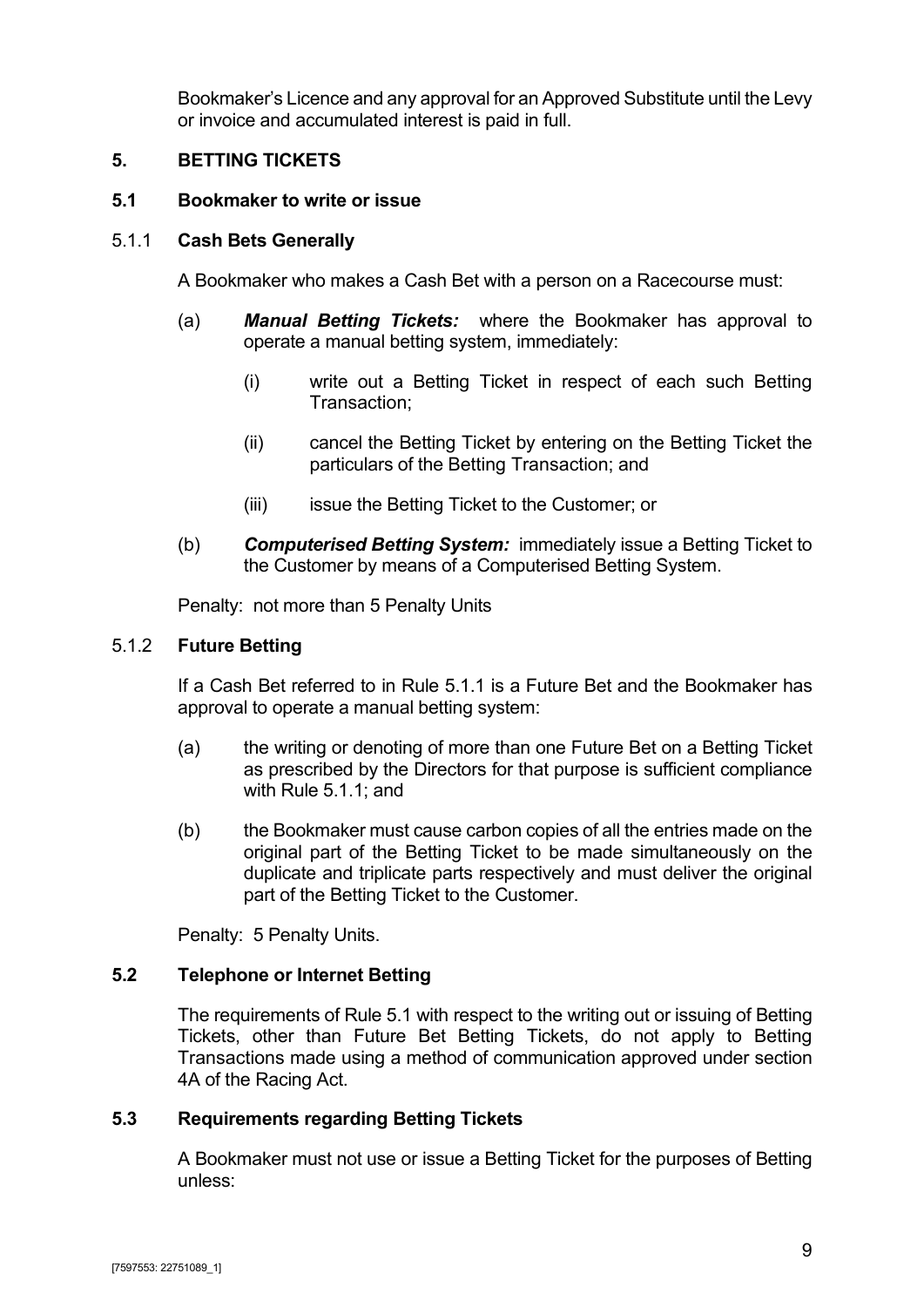## (a) *Form of Betting Ticket:* the Betting Ticket:

- (i) has been manufactured by an Approved Printer in the form and dimensions prescribed by the Directors; or
- (ii) is issued by means of a Computerised Betting System and is in the form and dimensions prescribed by the Directors; and

## (b) *Name and sequential number:* the Betting Ticket:

- (i) has the Bookmaker's name and a sequential number printed on the Betting Ticket; and
- (ii) does not bear the name of another Bookmaker.

Penalty: not more than 5 Penalty Units

## <span id="page-13-0"></span>**5.4 Special requirements regarding Future Bet Betting Tickets**

- (a) A Future Bet must be recorded on a Future Bet Betting Ticket.
- (b) Not more than 6 Future Bets may be entered on any one Future Bet Betting Ticket and a separate Future Bet Betting Ticket must be issued to each Customer.
- (c) All Future Bet Betting Tickets must be produced in triplicate.
- (d) Each part of a Future Bet Betting Ticket, other than a Future Bet Betting Ticket issued by means of a Computerised Betting System, must be distinguished by colour, an identifying mark or otherwise from any other part of the same Future Bet Betting Ticket.
- (e) A Future Bet Betting Ticket must not be issued unless it has a sequence number printed on each part of the Future Bet Betting Ticket.

## <span id="page-13-1"></span>**5.5 Prohibition on possession and transfer of Betting Tickets**

#### <span id="page-13-2"></span>5.5.1 **Possession of another Bookmaker's Betting Tickets**

A Bookmaker must not possess a Betting Ticket on which the name of some other Bookmaker is or has been printed, unless the Betting Ticket is held by the Bookmaker in respect of a Betting Transaction entered into with the other Bookmaker.

Penalty: not more than 5 Penalty Units

#### <span id="page-13-3"></span>5.5.2 **Transfer to another Bookmaker**

A Bookmaker or a person on behalf of a Bookmaker must not sell or transfer a Betting Ticket to any other Bookmaker or to a person on behalf of any other Bookmaker, other than for the purpose of collecting the amount of any winning bet represented by the Betting Ticket.

Penalty: not more than 5 Penalty Units.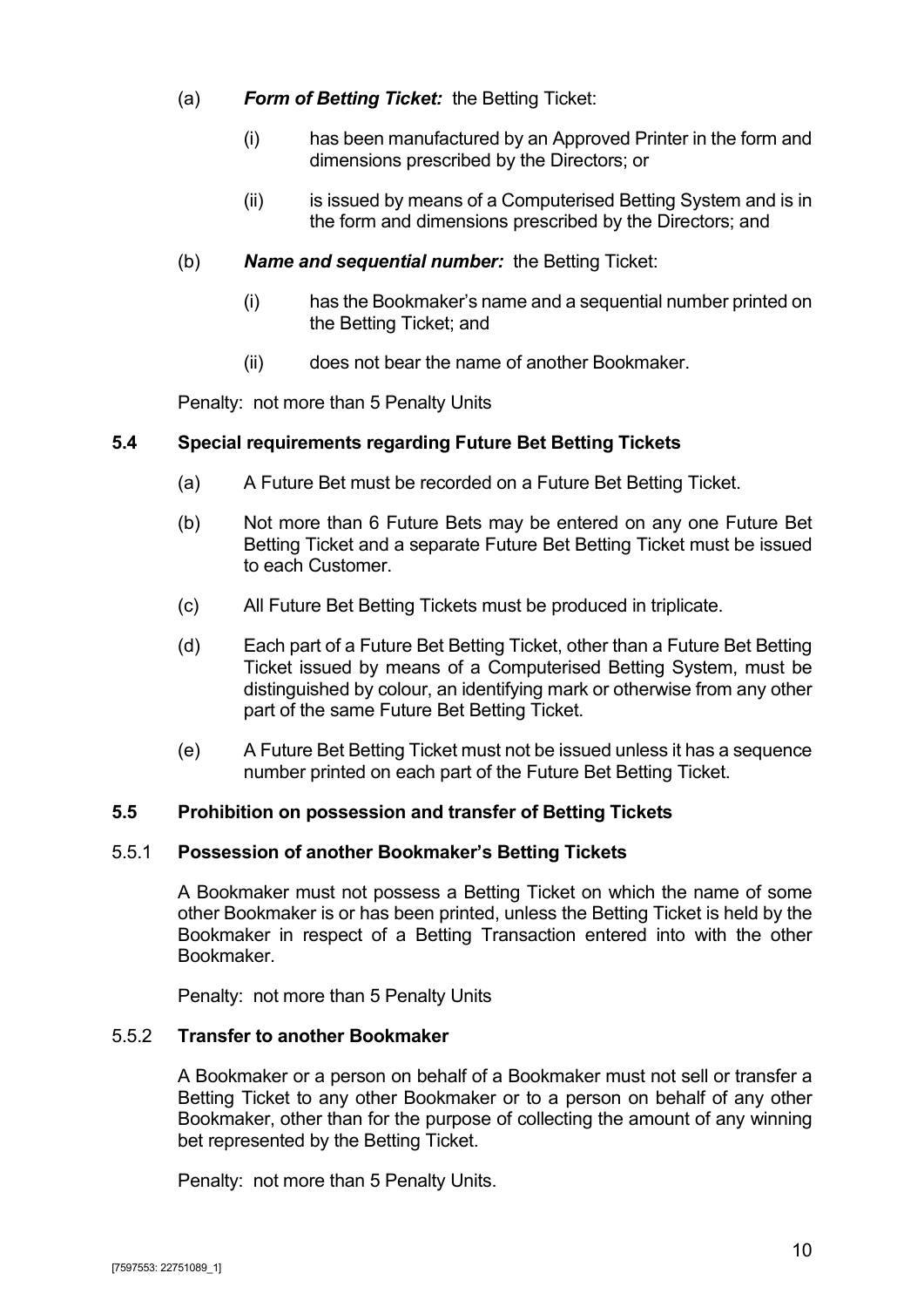## <span id="page-14-0"></span>**6. BETTING BOOKS**

## <span id="page-14-1"></span>**6.1 Details of Race meeting, Approved Betting Event, etc**

- (a) The Bookmaker must write or otherwise clearly indicate on the top of each page of a Betting Book, or record by means of a Computerised Betting System:
	- (i) the name and date of the Race meeting at which that Bookmaker is carrying on his or her vocation as a Bookmaker;
	- (ii) the Bookmaker's own name;
	- (iii) the names of all Bookmaker's Key Employees and other employees or assistants assisting him or her;
	- (iv) the name of the part of the Racecourse in which that Bookmaker is operating; and
	- (v) except in the case of a Computerised Betting System, the series and commencing number of his or her Betting Tickets.
- (b) Before recording a Betting Transaction on an Approved Betting Event, a Bookmaker must write or otherwise clearly indicate on the page of his or her Betting Book or record by means of a Computerised Betting System the name of the event and any additional information that will clearly identify the nature of the Betting Transaction.

## <span id="page-14-2"></span>**6.2 Recording of Betting Transactions**

## <span id="page-14-3"></span>6.2.1 **Betting Transactions other than Future Bets**

In respect of all Betting Transactions made with a Bookmaker (whether as a Cash Bet or a Credit Bet) other than Future Bets, the Bookmaker must forthwith enter in a Betting Book or cause a Bookmaker's Key Employee employed in that behalf to enter forthwith in a Betting Book:

- (a) particulars of the Betting Transaction, including figures representing dollars and fractions of a dollar;
- (b) the number of the Betting Ticket issued to the Customer in respect of the Betting Transaction; and
- (c) in the case of a Credit Bet, the surname and initials of the Customer.

## <span id="page-14-4"></span>6.2.2 **Future Bets**

In respect of all Future Bets made with a Bookmaker (whether as a Cash Bet or a Credit Bet), the Bookmaker must:

- (a) cause to be entered forthwith (and by no later than the commencement of the event the subject of the Future Bet) in his or her Betting Book:
	- (i) the name of the Future Bet event;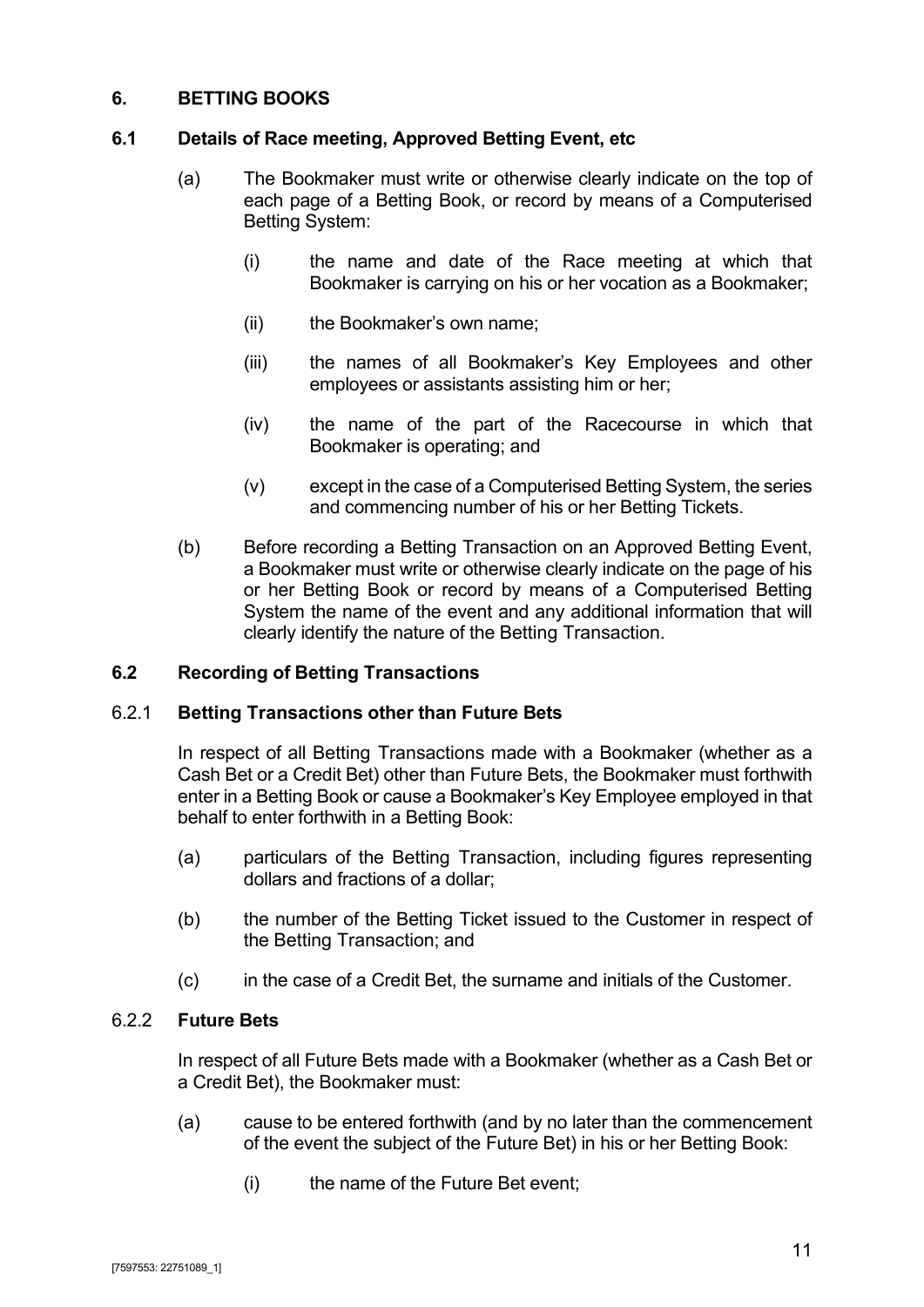- (ii) the numbers and names of the competitors in each leg of the event;
- (iii) the amount of the Future Bet in figures (representing dollars and fractions of dollars);
- (iv) the number of the Betting Ticket issued in respect of the Future Bet; and
- (v) in the case of a Credit Bet, the surname and initials of the Customer; and
- (b) keep in respect of each Future Bet made with the Bookmaker a triplicate copy of the Betting Ticket written or issued and cancelled pursuant to Rule [5.1](#page-12-1) and lodge a triplicate copy with Racing Victoria at the conclusion of the race meeting at which the Future Bet was made with the Bookmaker.

## <span id="page-15-0"></span>**6.3 Betting Transactions with other Wagering Service Providers**

- (a) If a Bookmaker enters a Betting Transaction with any Wagering Service Provider (whether or not that entity or person is a bookmaker who holds a Licence or is a Relevant WSP), the Bookmaker must, whether payment is then made or not, enter or cause to be entered in his or her Betting Book:
	- (i) particulars of the Betting Transaction entered into;
	- (ii) identifying details of the Wagering Service Provider with whom the Betting Transaction is entered into;
	- (iii) the number of the Betting Ticket (if any) received by him or her;
	- (iv) whether that Betting Transaction was entered into with:
		- (A) a bookmaker; or
		- (B) a Wagering Service Provider (who does not hold a Licence or is or is not a Relevant WSP); and
	- (v) if the Betting Transaction was entered into by way of a telephone account, details of the telephone account and transaction sufficient to identify the account and the Betting Transaction.
- (b) Nothing in this Rule [6.3](#page-15-0) in any way limits any obligation under these Rules on the part of a bookmaker with whom the Betting Transaction is placed to enter particulars of the Betting Transaction in his or her Betting Book.

#### <span id="page-15-1"></span>**6.4 Recording results**

Immediately after each race or event has been decided a Bookmaker must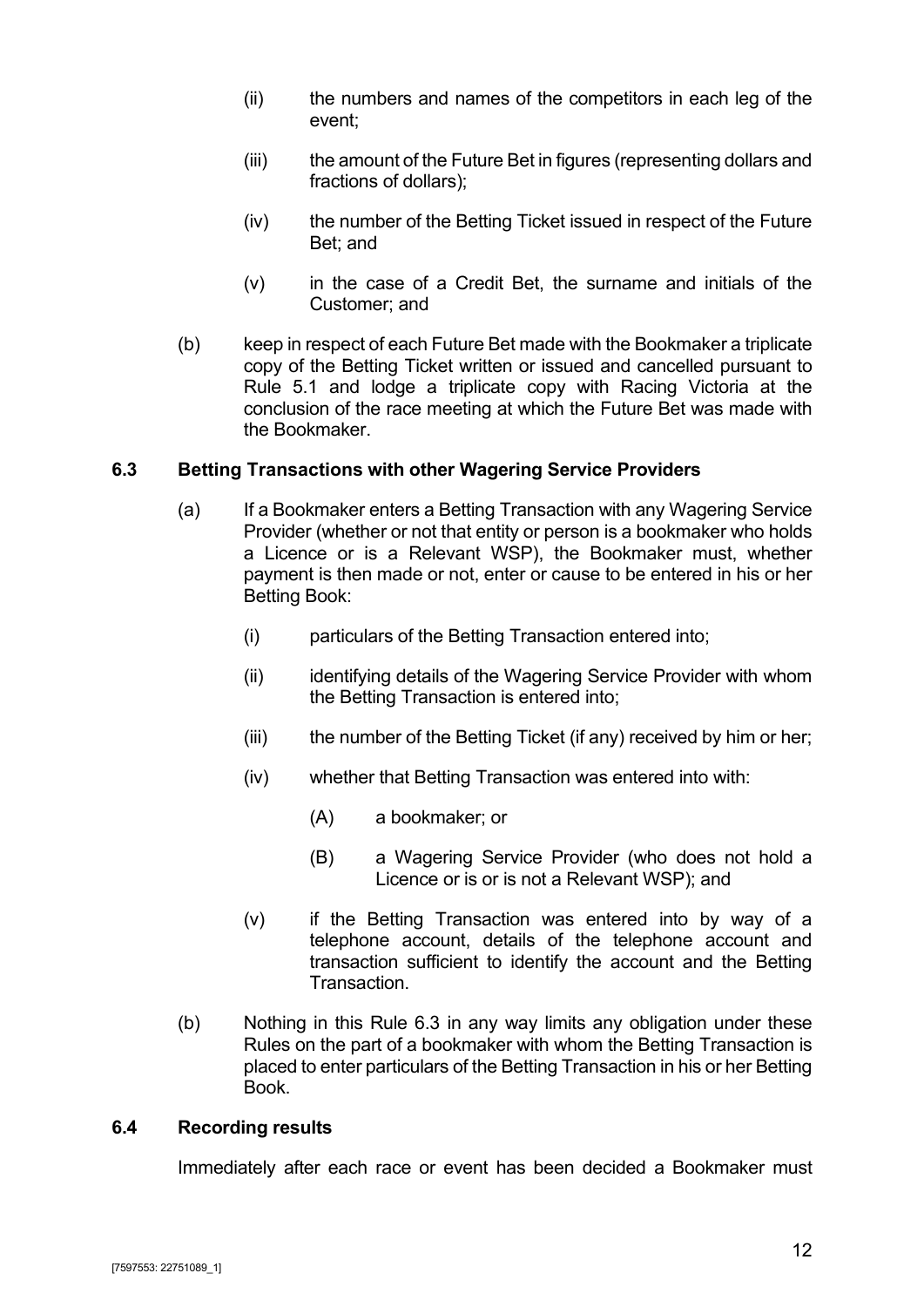indicate in his or her Betting Book:

- (a) the competitors obtaining first, second and third places; and
- (b) the total amounts held by the Bookmaker and payable by him or her in respect of the race or event.

#### <span id="page-16-0"></span>**6.5 Separate identification**

All entries must be made in Betting Books so that separate races or events and separate race meetings are clearly defined.

#### <span id="page-16-1"></span>**6.6 Penalty for failure to enter correct details**

Every Bookmaker who:

- (a) fails to enter forthwith or fails to cause any Bookmaker's Key Employee or Approved Substitute or any other person employed by him or her to enter forthwith in the Betting Book of such Bookmaker the particulars with respect to every Betting Transaction entered into by such Bookmaker as required by these Rules; or
- (b) knowingly makes or causes to be made any false entry in such Betting Book;

is liable for a penalty of not more than 10 Penalty Units.

#### <span id="page-16-2"></span>**6.7 Special requirements regarding manual Betting Books**

<span id="page-16-3"></span>6.7.1 **Form**

Manual Betting Books must be in the form prescribed by the Directors.

#### <span id="page-16-6"></span><span id="page-16-4"></span>6.7.2 **Correcting errors**

- (a) When an erroneous entry in relation to any Betting Transaction is made in a manual Betting Book, the erroneous entry must be ruled through and the correct entry must be made immediately below.
- (b) Subject to Rule [6.7.2](#page-16-4)[\(a\),](#page-16-6) no alteration or erasure of an entry relating to any Betting Transaction in a manual Betting Book may be made.

#### <span id="page-16-5"></span>6.7.3 **Pages to be used in numerical order**

- (a) A Bookmaker must use the pages in a manual Betting Book in numerical sequence.
- (b) A Bookmaker must not remove or allow to be removed an original sheet from a manual Betting Book except for the purpose of:
	- (i) forwarding or delivering the original sheet to Racing Victoria; or
	- (ii) making an original blank sheet or sheets available for use by another Bookmaker for the purpose of enabling that other Bookmaker to conduct his or her vocation, provided that the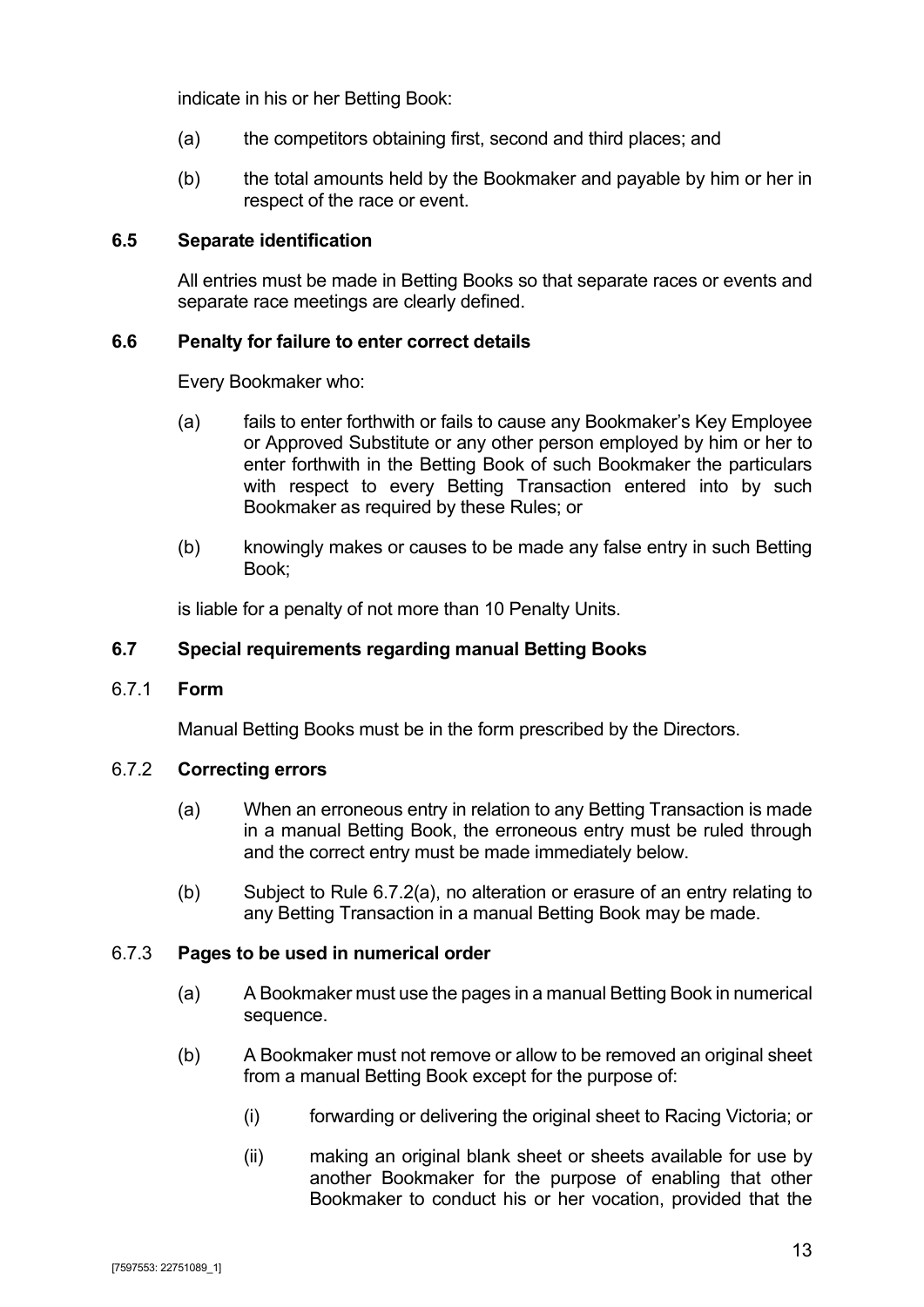Bookmaker removing the original sheet notifies an Authorised Officer within seven (7) days.

#### <span id="page-17-0"></span>6.7.4 **Unused pages to be delivered if ceasing to be a Bookmaker**

A person who ceases to be a Bookmaker who has in his or her possession or under his or her control an unused page from a manual Betting Book must deliver the unused page to Racing Victoria within 14 days of so ceasing.

#### <span id="page-17-1"></span>6.7.5 **Unauthorised possession**

Every Bookmaker or other person subject to these Rules who without the authority of the Directors (the proof of which authority shall lie on the defendant) makes or sells or supplies or has in his or her possession without lawful excuse any book or paper purporting to be a Betting Book or part of a Betting Book in the prescribed form or simulating or resembling such a Betting Book or part of such a book is liable to a penalty of not more than 10 Penalty Units.

#### <span id="page-17-2"></span>6.7.6 **Improper form of Betting Book**

Every Bookmaker or person employed by or acting for a Bookmaker, including an Approved Substitute, who:

- (a) uses as a Betting Book any book or paper other than a Betting Book in the prescribed form; or
- (b) contravenes or fails to comply with any of the provisions of this Rule [6.7](#page-16-2) relating to the use of Betting Books,

is liable to a penalty of not more than 10 Penalty Units.

#### <span id="page-17-3"></span>**7. REPORTING BY BOOKMAKERS**

#### <span id="page-17-4"></span>**7.1 Provision of information at race meetings**

A Bookmaker must at each race meeting:

- (a) provide and make available to an Authorised Officer, including by providing access to the Bookmaker's Betting Book and Computerised Betting System and all information contained therein, details of all Bets and the aggregate amount of all Bets (both Cash Bets and Credit Bets) made by the Bookmaker at the race meeting; and
- (b) provide to an Authorised Officer the prescribed part or parts of all Betting Books used by the Bookmaker at the race meeting.

#### <span id="page-17-5"></span>**7.2 Further information and Levy adjustments**

#### <span id="page-17-6"></span>7.2.1 **Racing Victoria may require information**

An Authorised Officer may require any Bookmaker to furnish within such time as the said Authorised Officer thinks fit such further or other information or particulars (verified, if so required by the Authorised Officer, by statutory declaration), and to provide access to the Bookmaker's records (including the Computerised Betting System), as the Authorised Officer considers necessary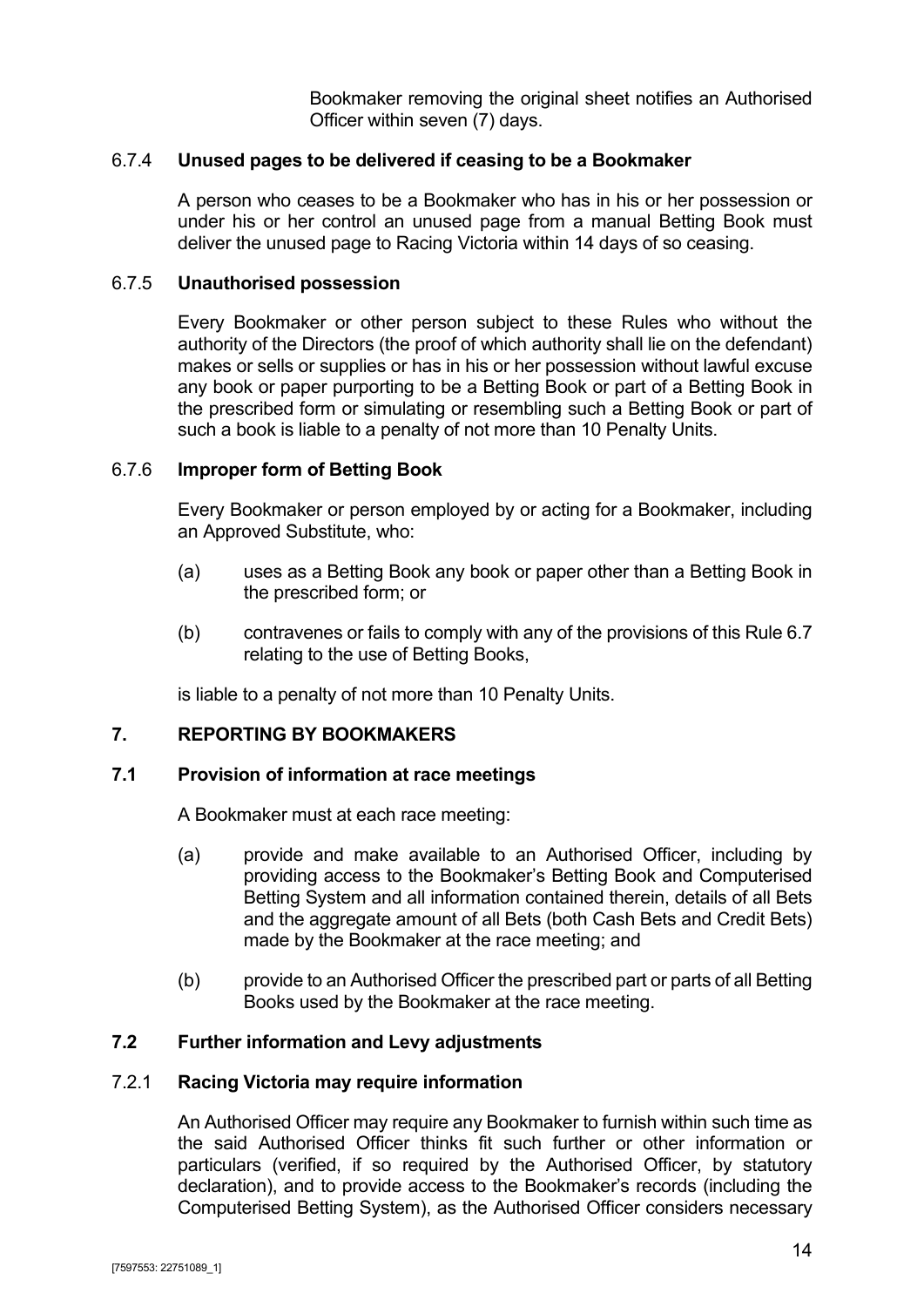in order to satisfy himself or herself of the correctness or otherwise of:

- (a) information obtained from the Bookmaker pursuant to Rule [7.1;](#page-17-4) or
- (b) the entries in the Betting Book of the Bookmaker,

and the Bookmaker must furnish the same accordingly.

## <span id="page-18-0"></span>7.2.2 **Adjustment to Levy**

When Racing Victoria is satisfied, after considering such further or other information or particulars (if any) furnished to it as required by Rule [7.2.1,](#page-17-6) or as required under the Club Bookmakers' Licence Rules, that in respect of any Month insufficient Levy has been paid, or Levy has been paid in excess, Racing Victoria may:

- (a) amend or cause to be amended the amount of the Levy payable by the Bookmaker; and
- (b) require payment by the Bookmaker (and the Bookmaker must so pay) any further Levy which has become chargeable or may refund to the Bookmaker any Levy which has been paid in excess.

## <span id="page-18-1"></span>**7.3 Evasion**

Any Bookmaker who with intent to evade the payment of the whole or part of any Levy payable under these Rules by any means or device evades or attempts to evade the payment of such Levy is liable to a penalty of not more than 10 Penalty Units and in addition a penalty of not more than double the amount of Levy that should have been paid, and in addition to such penalty the Directors may suspend his or her Licence for a period of up to six (6) months.

## <span id="page-18-2"></span>**7.4 Failure to comply**

Any Bookmaker who:

- (a) is guilty of any contravention of or failure to comply with any of the provisions of this Rule [7](#page-17-3) or of any requirement of the Directors or of an Authorised Officer thereunder; or
- (b) in any statement under this Rule [7](#page-17-3) or in answer to any such requirement knowingly supplies any incorrect, incomplete or misleading information or particulars,

is guilty of a breach of these Rules, and for every such breach (where no penalty is expressly provided therefor) is liable to a penalty of not more than 10 Penalty Units.

## <span id="page-18-3"></span>**8. PRODUCTION AND ISSUE OF BETTING TICKETS**

## <span id="page-18-4"></span>**8.1 Approved Printer**

## <span id="page-18-5"></span>8.1.1 **Approval**

The Directors may in writing authorise or approve a person or persons carrying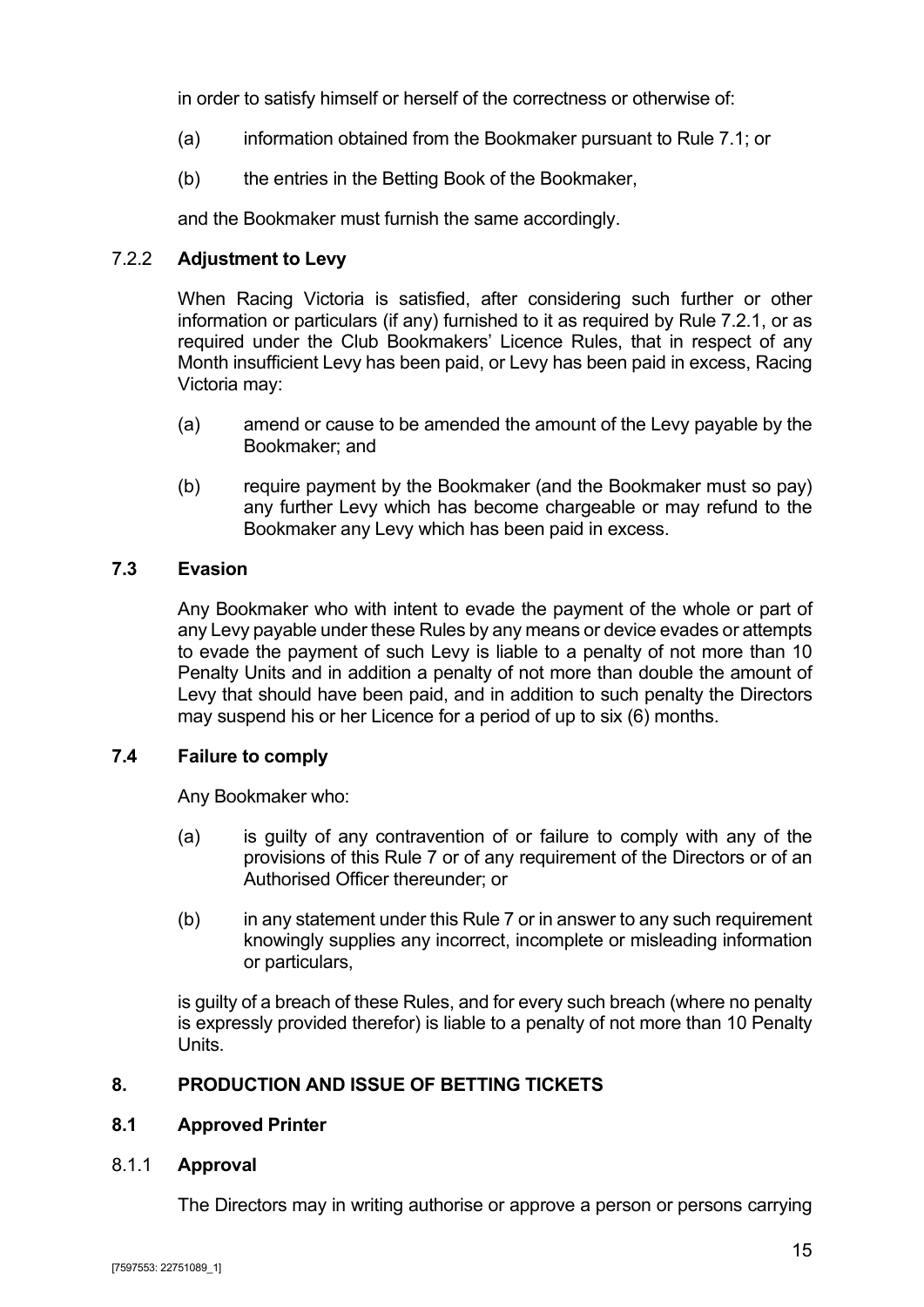on the trade or business of a printer (but must not authorise any person who is a Bookmaker or Bookmaker's Key Employee) as an Approved Printer of Betting Tickets.

## <span id="page-19-0"></span>8.1.2 **Revocation**

The Directors may at any time revoke an approval given under Rule [8.1.1](#page-18-5) by notice in writing forwarded by registered post to the last known address of the Approved Printer and the revocation takes effect on the expiration of two (2) days from the posting of the notice.

#### <span id="page-19-1"></span>**8.2 Printing**

An Approved Printer must not print a Betting Ticket unless it is printed on a blue background pattern, whether or not composed of words or characters, but it is not necessary for a background to be printed on the parts of the ticket where the sequence number and the Bookmaker's name is printed.

#### <span id="page-19-2"></span>**8.3 Supply by Approved Printer**

- (a) An Approved Printer must not supply Betting Tickets to a person or overprint any name or other particulars for a person other than to or for a person who is, or the duly accredited agent of a person who is, the holder of:
	- (i) a current Registered Bookmaker's Certificate; or
	- (ii) approval from Racing Victoria to be an Approved Substitute.
- (b) A person requesting an Approved Printer to supply or overprint Betting Tickets must produce a current Requested Bookmaker's Certificate, or written approval from Racing Victoria to be an Approved Substitute if requested by the Printer, and the Printer may refuse to overprint or supply Betting Tickets to that person if the person does not produce a certificate or written approval when requested.

#### <span id="page-19-3"></span>**8.4 Spoilt or mis-used Betting Tickets**

If any Betting Tickets, while in the possession of an Approved Printer, are inadvertently spoiled, obliterated or by any means rendered unfit to be supplied to a Bookmaker, the Approved Printer must immediately destroy such Betting **Tickets** 

#### <span id="page-19-4"></span>**8.5 Approved Printer's Betting Tickets register**

An Approved Printer must maintain a register in which the Approved Printer must enter particulars of:

- (a) all Betting Tickets supplied to Bookmakers; and
- (b) the balance of Betting Tickets from time to time on hand.

#### <span id="page-19-5"></span>**8.6 Supply of Betting Tickets**

An Approved Printer must within seven (7) days of the end of each calendar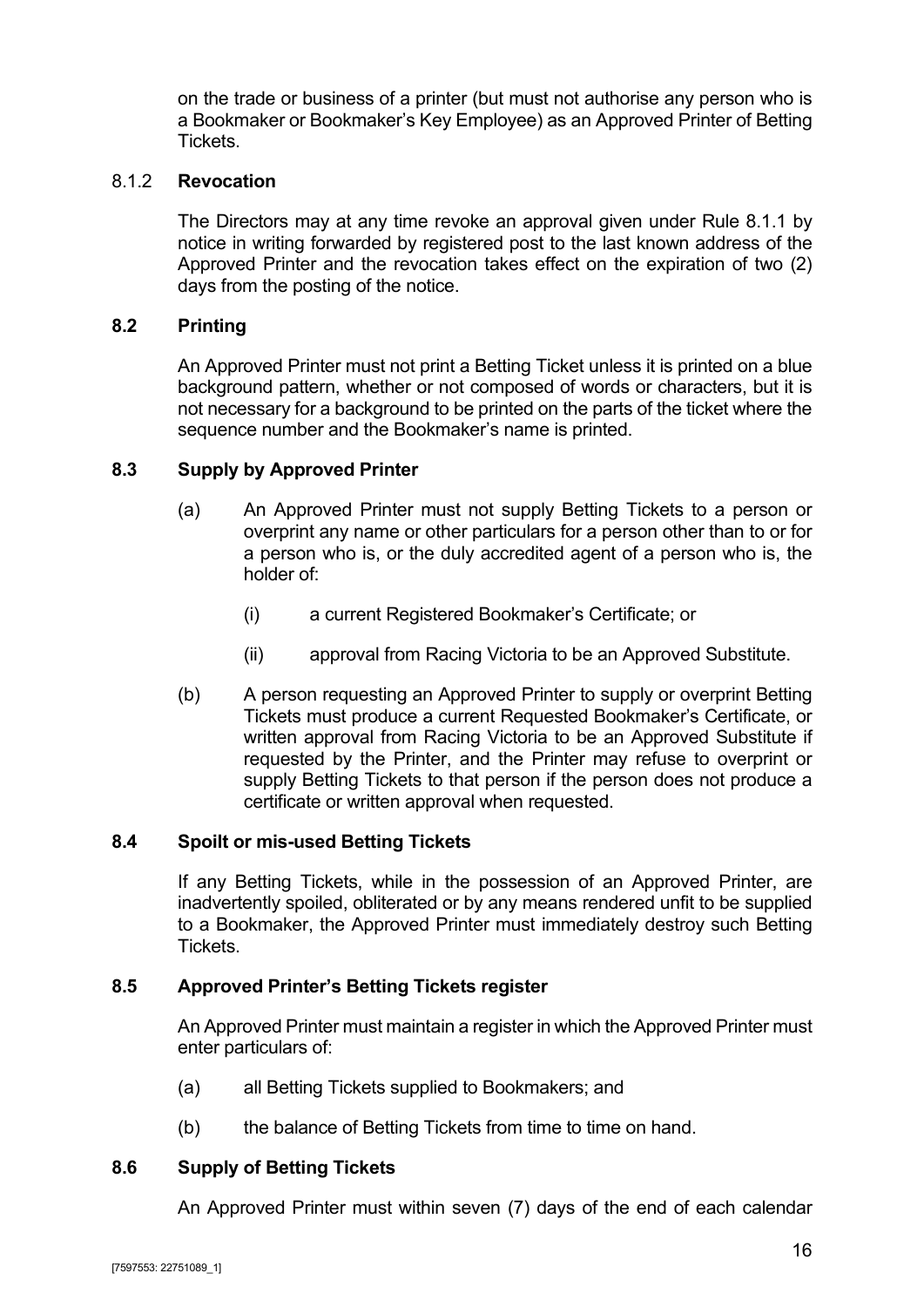month provide in a form prescribed by the Directors a statement of all Betting Tickets issued (whether to a Bookmaker or not), which statement must include:

- (a) the full name of every Bookmaker to whom Betting Tickets have been issued;
- (b) the date of issue;
- (c) the serial numbers of the Betting Tickets issued to each Bookmaker; and
- (d) the range of the sequential numbers of the Betting Tickets issued.

## <span id="page-20-0"></span>**9. PRODUCTION AND INSPECTION**

## <span id="page-20-1"></span>**9.1 Production and inspection of records**

An Authorised Officer may require any Bookmaker or any of his or her employees at any reasonable time or at any place to produce for inspection any Betting Tickets whether written out or not, the Computerised Betting System or any manual Betting Books and other documents and things relating to the making and recording of Betting Transactions (including any racebook, card, paper or thing which the Authorised Officer believes on reasonable grounds to have been used to record any Betting Transactions) in his or her possession or control and may inspect and at his or her discretion impound or take any extracts from any such Betting Ticket, Computerised Betting System, Betting Book or document.

## <span id="page-20-2"></span>**9.2 Examination**

Every Bookmaker must when so required by an Authorised Officer produce to Racing Victoria for examination and for retention by Racing Victoria for so long as the Authorised Officer deems necessary any Betting Book or Future Bet Betting Tickets and duplicates thereof.

## <span id="page-20-3"></span>**9.3 Assistance**

A Bookmaker, Bookmaker's Key Employee or any other employee or assistant of a Bookmaker must provide any and all reasonable assistance requested by an Authorised Officer for the purpose of ascertaining whether the provisions of these Rules are being observed.

## <span id="page-20-4"></span>**9.4 Penalty**

- (a) Every person who fails, neglects or refuses to produce for inspection any documents or Computerised Betting System or to give any assistance when so required pursuant to this Rule [9](#page-20-0) or who delays or obstructs any Authorised Officer in carrying out his or her powers or duties under these Rules is liable to a penalty of not more than 10 Penalty Units.
- (b) Where the Directors believe on reasonable grounds that a Bookmaker has failed, neglected or refused to produce for inspection any documents or Computerised Betting System or to give any assistance when so required pursuant to this Rule or has delayed or obstructed any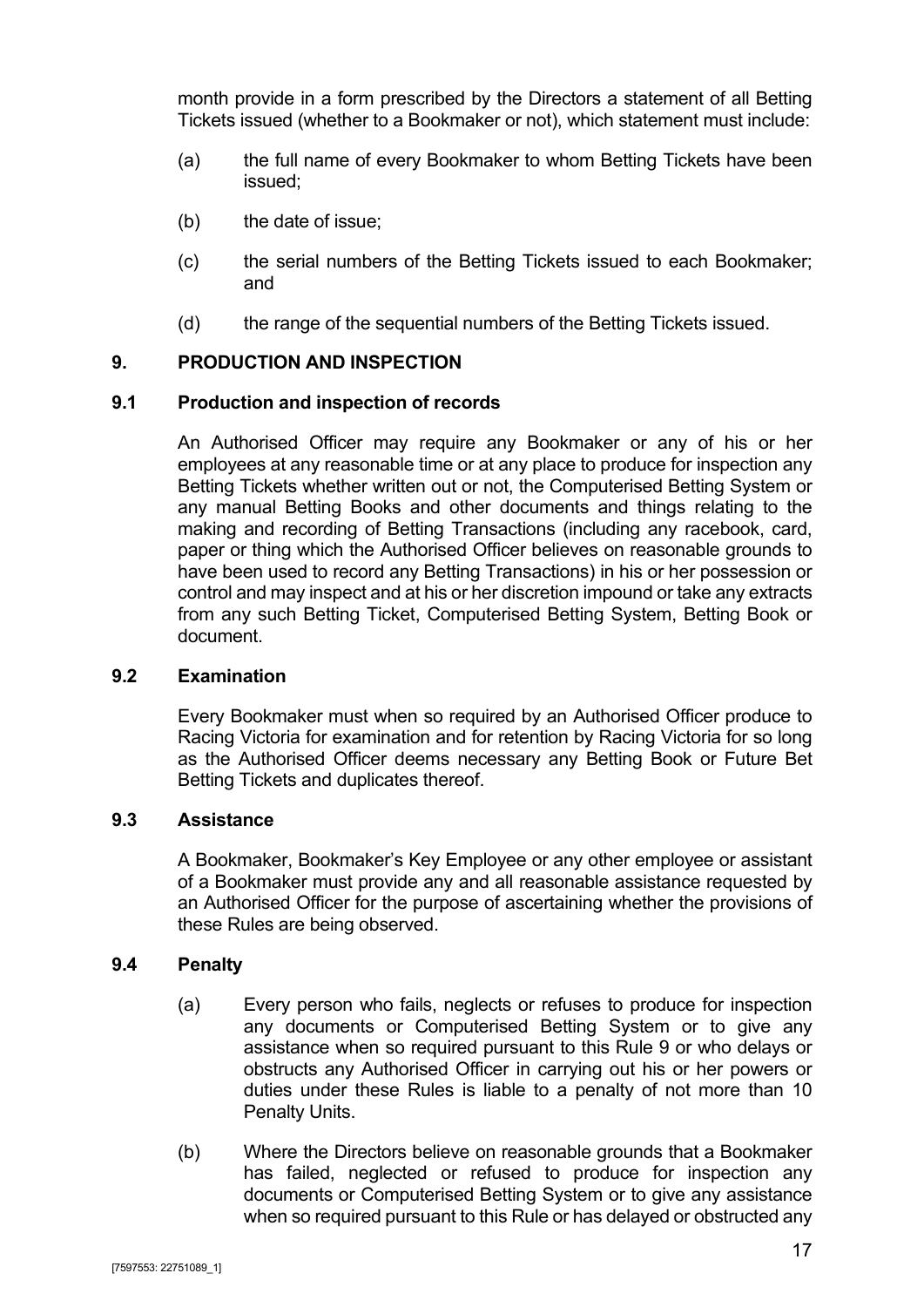Authorised Officer in carrying out his or her powers or duties under these Rules the Directors may suspend the Bookmaker's Licence for a period of up to six months.

## <span id="page-21-0"></span>**10. APPLICATION OF PROCEEDS OF THE LEVY**

The amount of the Levy received by Racing Victoria, including interest on late payments and fines imposed under the Rules but excluding the amount that is paid to the Bookmaking Development Fund established in compliance with section 91C of the Racing Act, shall be retained and applied by Racing Victoria or distributed at the discretion of Racing Victoria as grants to the Victorian thoroughbred racing clubs.

**Made by the Directors of Racing Victoria Limited**

**Chairman**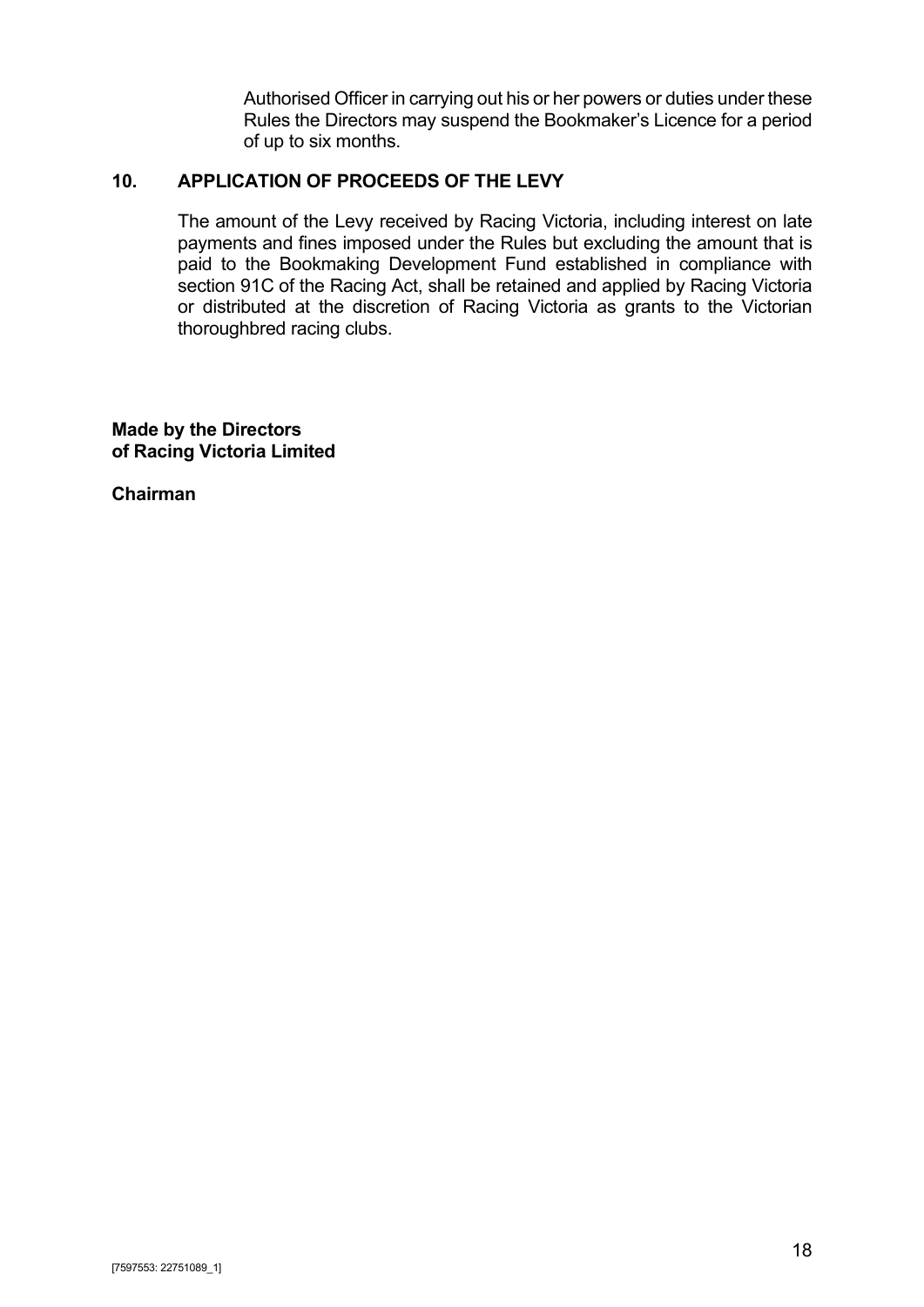## <span id="page-22-0"></span>**Schedule 1 Levy on Victorian Races**

#### **PART A: Calculating the Levy for a Race Meeting**

#### 1. **Aggregated Assessable Turnover and Aggregated Assessable Revenue**

- 1.1 On the day of the Race Meeting, is the Aggregated Assessable Turnover of the Bookmaker greater than the Turnover Threshold?
	- 1.1.1 **Yes**  Continue to paragraph [1.2.](#page-22-1)
	- 1.1.2 **No** Continue to paragraph [1.3.](#page-22-2)
- <span id="page-22-1"></span>1.2 On the day of the Race Meeting, is the **Aggregated Assessable Revenue** of the Bookmaker greater than the Revenue Threshold?
	- 1.2.1 **Yes** Continue to paragraph 2.
	- 1.2.2 **No** Continue to paragraph [1.3.](#page-22-2)
- <span id="page-22-9"></span><span id="page-22-2"></span>1.3 The following procedure is to be undertaken:
	- 1.3.1 Calculate the **Assessable Turnover** for the Race Meeting in accordance with paragraph [2.2.1](#page-22-3) or [2.2.3](#page-23-0) (as applicable depending on the type of Betting Transactions offered on the Race Meeting).
	- 1.3.2 The Levy payable for the Race Meeting in relation to Betting Transactions will be 1% of the Assessable Turnover for that Race Meeting.

#### <span id="page-22-8"></span><span id="page-22-7"></span>**2. Levy on Betting Transactions taken on the Race Meeting**

2.1 The Levy payable for the Race Meeting will be the greater of the amount calculated in accordance with paragraph [2.2](#page-22-4) and the amount calculated in accordance with paragraph [2.3.](#page-23-1)

#### <span id="page-22-4"></span><span id="page-22-3"></span>2.2 **Turnover Model**

- 2.2.1 Calculate the **Assessable Turnover** for the Race Meeting (using for the purposes of this sub-paragraph [2.2.1](#page-22-3) and sub-paragraph [2.2.2,](#page-22-5) only Betting Transactions which are Fixed Odds Bets):
	- (a) Work out **Bets Taken** on the Race Meeting.
	- (b) Work out **EPMB** for the Race Meeting.
	- (c) Work out **AB** for the Race Meeting.

#### (d) **Assessable Turnover = Bets Taken + EPMB – AB**

- <span id="page-22-6"></span><span id="page-22-5"></span>2.2.2 Multiply the result of the formulae in sub-paragraph [2.2.1\(d\):](#page-22-6)
	- (a) If the Race Meeting is a **Standard Meeting**, by 0.016.
	- (b) If the Race Meeting is a **Group and Listed Meeting**, by 0.02.
	- (c) If the Race Meeting is a **Premier Meeting**, by 0.025.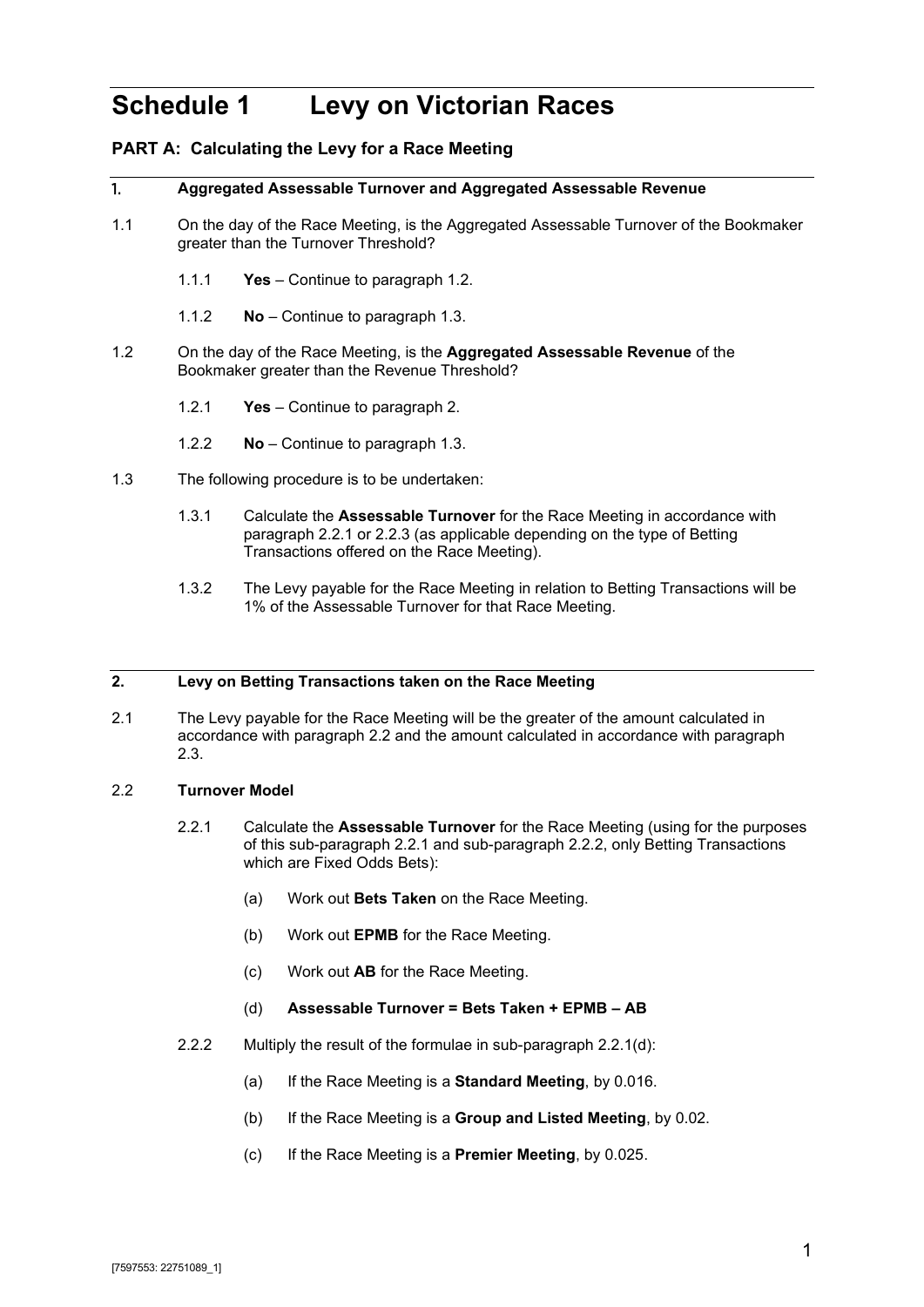- <span id="page-23-0"></span>2.2.3 Calculate the **Assessable Turnover** for the Race Meeting (using for the purposes of this sub-paragraph [2.2.3a](#page-23-0)nd sub-paragraph [2.2.4,](#page-23-2) only Betting Transactions which are Tote Derivative Bets):
	- (a) Work out **Bets Taken** on the Race Meeting.
	- (b) Work out **EPMB** for the Race Meeting.
	- (c) Work out **AB** for the Race Meeting.
	- (d) **Assessable Turnover = Bets Taken + EPMB – AB**
- <span id="page-23-3"></span><span id="page-23-2"></span>2.2.4 Multiply the result of the formulae in sub-paragraph [2.2.3\(d\):](#page-23-3)
	- (a) If the Race Meeting is a **Standard Meeting**, by 0.020.
	- (b) If the Race Meeting is a **Group and Listed Meeting**, by 0.025.
	- (c) If the Race Meeting is a **Premier Meeting**, by 0.030.
- 2.2.5 Add together the amounts calculated under sub-paragraphs [2.2.2a](#page-22-5)nd [2.2.4.](#page-23-2)

#### <span id="page-23-4"></span><span id="page-23-1"></span>**2.3 Gross Revenue Model**

- 2.3.1 Calculate the **Gross Revenue** for the Race Meeting (using for the purposes of this sub-paragraph [2.3.1a](#page-23-4)nd sub-paragraph [2.3.2o](#page-23-5)nly Betting Transactions which are Fixed Odds Bets):
	- (a) Calculate the **Assessable Turnover** for the Race Meeting in accordance with paragraph [2.2.1.](#page-22-3)
	- (b) Work out **Free Bets** for the Race Meeting.
	- (c) Work out **Bets Paid** in relation to the Race Meeting.
	- (d) Work out **Bet Back Revenue** for the Race Meeting.
	- (e) Work out **Other Revenue** in relation to the Race Meeting.
	- (f) **Pre-Tax Gross Revenue = Assessable Turnover – Free Bets – Bets Paid + Bet Back Revenue + Other Revenue.**
	- (g) Work out **GST Adjustment**.
	- (h) **Gross Revenue = Pre-Tax Gross Revenue – GST Adjustment**
- <span id="page-23-8"></span><span id="page-23-6"></span><span id="page-23-5"></span>2.3.2 Multiply the result of the formulae in sub-paragraph [2.3.1\(h\):](#page-23-6)
	- (a) If the Race Meeting is a **Standard Meeting**, by 0.16.
	- (b) If the Race Meeting is a **Group and Listed Meeting**, by 0.20.
	- (c) If the Race Meeting is a **Premier Meeting**, by 0.25.
- <span id="page-23-7"></span>2.3.3 Calculate the **Gross Revenue** for the Race Meeting (using for the purposes of this sub-paragraph [2.3.3a](#page-23-7)nd sub-paragraph [2.3.4o](#page-24-0)nly Betting Transactions which are Tote Derivative Bets):
	- (a) Calculate the **Assessable Turnover** for the Race Meeting in accordance with paragraph [2.2.3.](#page-23-0)
	- (b) Work out **Free Bets** for the Race Meeting.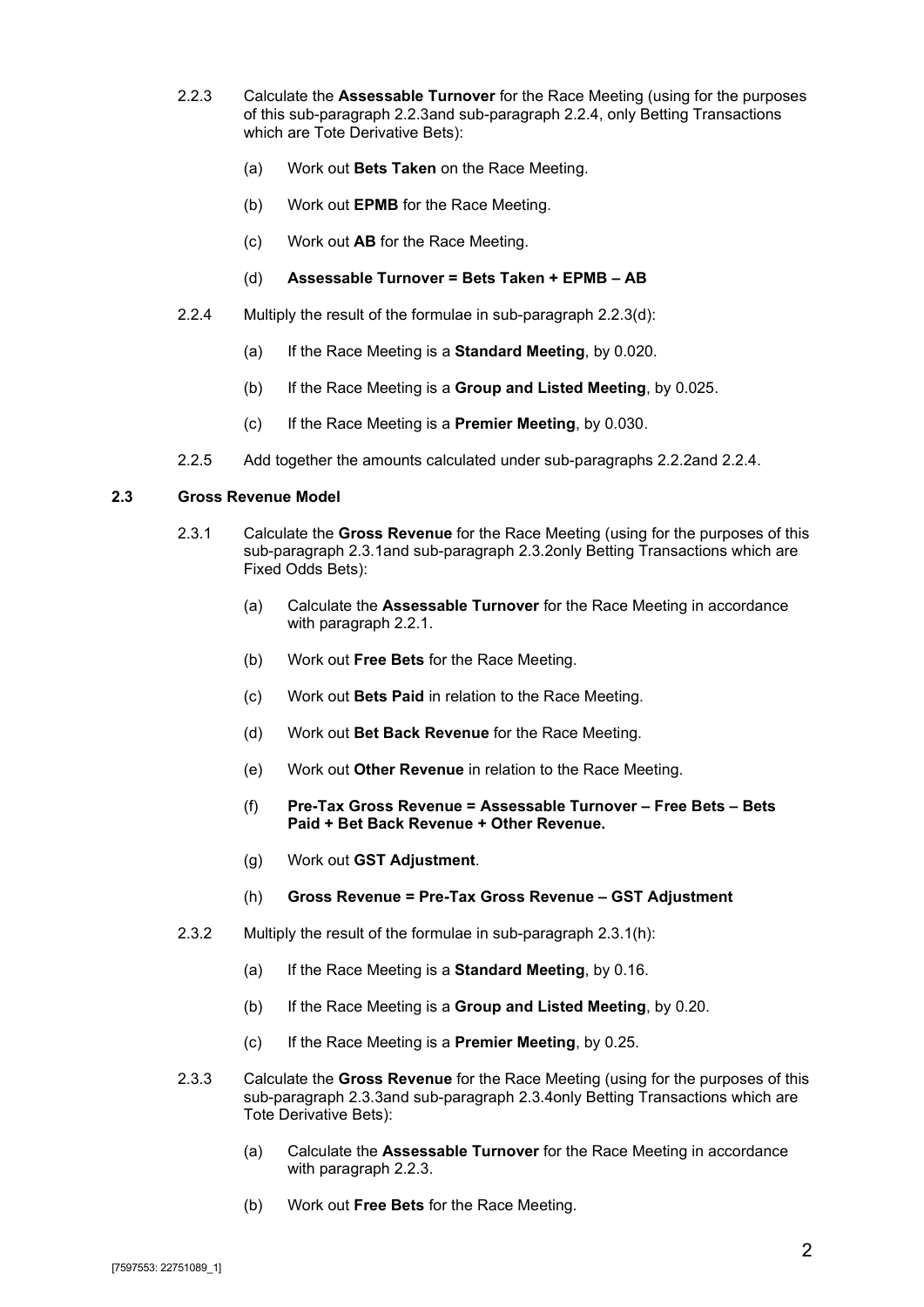- (c) Work out **Bets Paid** in relation to the Race Meeting.
- (d) Work out **Bet Back Revenue** for the Race Meeting.
- (e) Work out **Other Revenue** in relation to the Race Meeting.
- (f) **Pre-Tax Gross Revenue = Assessable Turnover – Free Bets – Bets Paid + Bet Back Revenue + Other Revenue.**
- (g) Work out GST Adjustment.
- (h) **Gross Revenue = Pre-Tax Gross Revenue – GST Adjustment**
- <span id="page-24-1"></span><span id="page-24-0"></span>2.3.4 Multiply the result of the formulae in sub-paragraph [2.3.3\(h\):](#page-24-1)
	- (a) If the Race Meeting is a **Standard Meeting**, by 0.20.
	- (b) If the Race Meeting is a **Group and Listed Meeting**, by 0.25.
	- (c) If the Race Meeting is a **Premier Meeting**, by 0.30.
- 2.3.5 Add together the amounts calculated under sub-paragraphs [2.3.2](#page-23-5) and [2.3.4.](#page-24-0)

#### **3. General principles**

- 3.1 In calculating the Levy under this Part A referable to a Race Meeting during a Month, only Betting Transactions entered by the Bookmaker (and not by any Related Entity of the Bookmaker) should be taken into account.
- 3.2 In calculating the Assessable Turnover under paragraph [2.2.1](#page-22-3) or [2.2.3,](#page-23-0) if AB is greater than the sum of Bets Taken and EPMB, the Assessable Turnover for the Race Meeting will be nil.
- 3.3 RVL may from time to time (and at its absolute discretion), give a notice in writing to the Bookmaker reducing the percentages referred to in some or all of clauses of this [Schedule](#page-22-0)  [1.](#page-22-0) The reduction may be for a specified period or an unspecified period.

#### **PART B: Aggregated Multi-Event/Multi-Leg Bets**

#### <span id="page-24-4"></span>**4. Calculating AMB**

- 4.1 Subject to paragraph [4.2,](#page-24-2) **AMB** in relation to a Month is the aggregate of the following:
	- 4.1.1 2.5% of the Eligible Portion of each Multi-Event/Multi-Leg Bet (which is a Fixed Odds Bet) in respect of a Victorian Race which occurs outside the Month but where that Betting Transaction resulted within the Month as a consequence of a Victorian Race or other event which occurred within the Month; and
	- 4.1.2 3% of the Eligible Portion of each Multi-Event/Multi-Leg Bet (which is a Tote Derivative Bet) in respect of a Victorian Race which occurs outside the Month but where that Betting Transaction resulted within the Month as a consequence of a Victorian Race or other event which occurred within the Month.
- <span id="page-24-2"></span>4.2 Where paragraph [5](#page-24-3) applies in relation to a Bookmaker, the applicable rate in paragraph [4.1w](#page-24-4)ill be 1% rather than 2.5% and 3%.

#### <span id="page-24-3"></span>**PART C: Levy payable in respect of a Month**

#### **5. Turnover less than or equal to the Turnover Threshold**

For a Bookmaker whose Aggregated Assessable Turnover on the last day of the Month is less than or equal to the Turnover Threshold the aggregate Levy payable in relation to the Month are: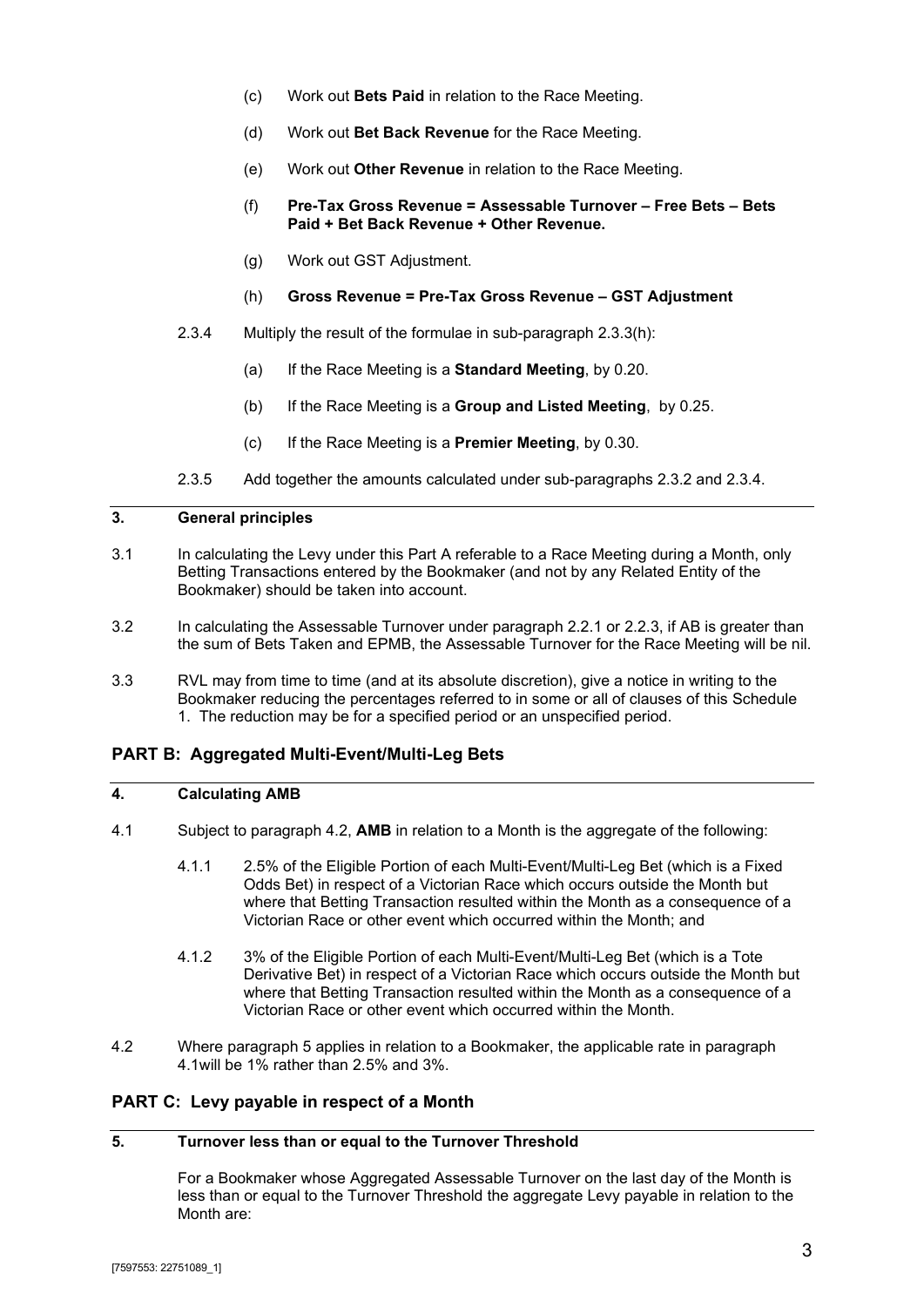#### **6. Turnover exceeds the Turnover Threshold during or prior to the Month**

#### **Levy = AL + NPL + AMB**

- 6.1 **AL** is the Aggregate Levies.
- 6.2 **NPL** is the aggregate of Levies for Race Meetings during the Month calculated in accordance with paragraph [2.1.](#page-22-7)

#### **7. Turnover exceeds the Turnover Threshold during or prior to the Month**

#### **Aggregate Levy = LF + NPF + AMB**

**LF** is the aggregate of Levy for Race Meetings during the Month calculated in accordance with paragraph [1.3](#page-22-2) (that is, the Levy for Race Meetings that occur prior to, and on, the day that the Aggregated Assessable Turnover first exceeds the Turnover Threshold).

**NPF** is the aggregate of the Levies for Race Meetings during the Month calculated in accordance with paragraph [2.](#page-22-8)

#### **PART D: Definitions**

- **8.** In this Schedule:
- 8.1 words and expressions defined in the Rules will have the same meaning when used in this Schedule; and
- 8.2 the following words and expressions will have the following meanings:

**AB** means the aggregate amount paid, or contracted to be paid, by the Bookmaker under Betting Transactions on Victorian Races at the Race Meeting which constitute Bet Backs with a Relevant WSP.

**Aggregated Assessable Turnover** on any day (**Relevant Day**) means the sum of the Assessable Turnover of the Bookmaker for each Race Meeting in the Period prior to the Relevant Day.

**Aggregated Assessable Revenue** on any day (**Relevant Day**) means the sum of the Assessable Revenue of the Bookmaker for each Race Meeting in the Period prior to the Relevant Day.

**Aggregate Levies** means the aggregate of the Levies calculated in accordance with paragraph [1.3](#page-22-2) for each Race Meeting that occurred during the Month (that is, the Levies for Race Meetings that occur prior to, and on, the day that the Aggregated Assessable Turnover first exceeds the Turnover Threshold).

**AMB** is the aggregate of the Levies payable in respect of the Eligible Portions of all Multi-Event/Multi-Leg Bets in respect of Victorian Races which occurred or is scheduled to occur outside the Month but where the relevant Betting Transactions resulted within the Month as a consequence of a Victorian Race or other event which occurred within the Month and is calculated in accordance with Part B of this Schedule.

**Assessable Turnover**, in relation to a Race Meeting, is the amount determined in accordance with paragraph [1.3.1](#page-22-9) [,2.2.1](#page-22-3) or 2.2.3 of this Schedule (as applicable).

**Assessable Revenue,** in relation to Non-parimutuel Bets, is the amount received by a Bookmaker for the Race Meeting, calculated in accordance with paragraph [2.3.1](#page-23-4) or [2.3.3](#page-23-7) (as applicable).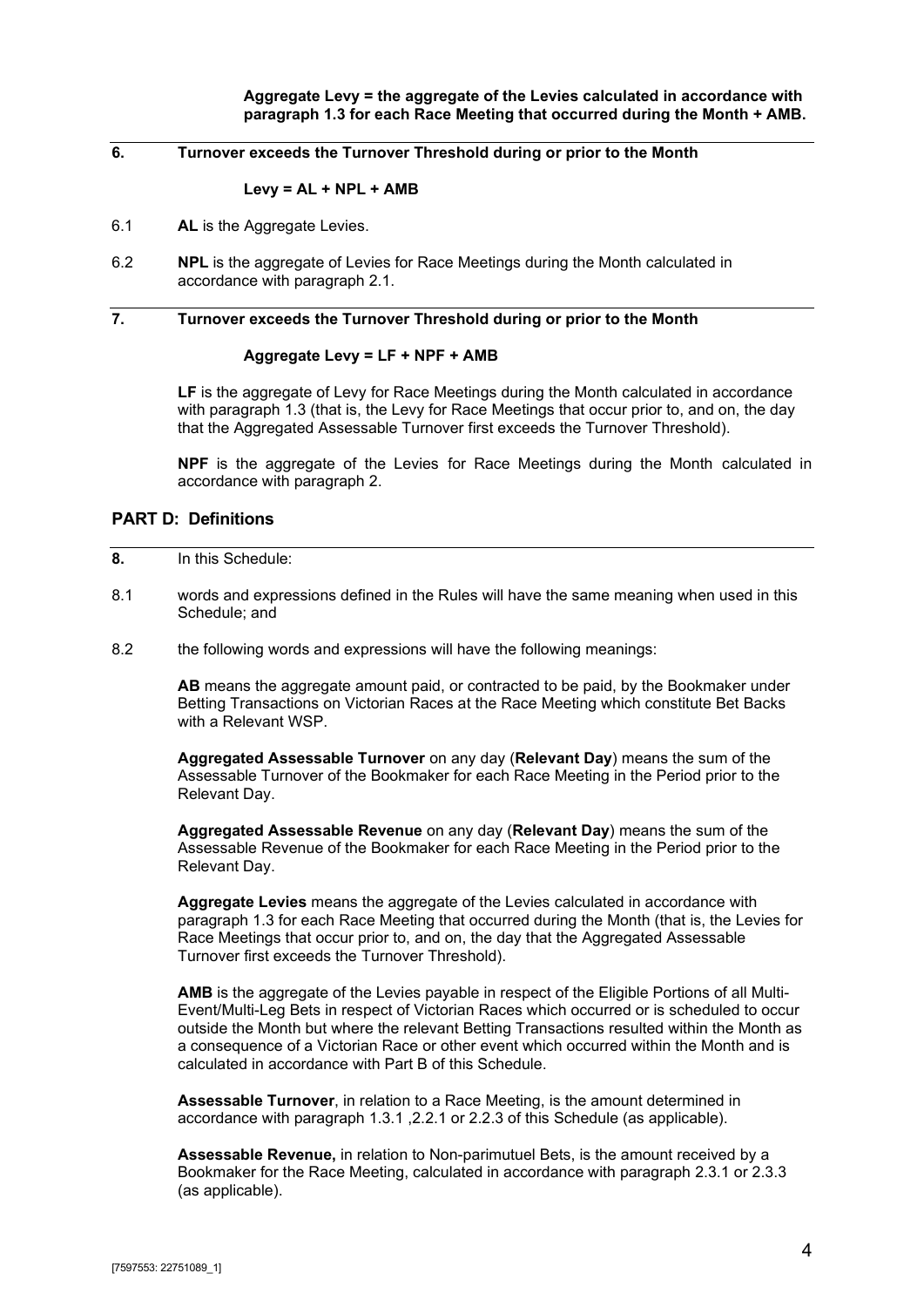**Bet Back** means the amount of any betting transaction which is made by the Bookmaker on the "backers" side of a betting transaction for the purpose of reducing or laying-off the Bookmaker's liability on a Victorian Race or on Victorian Races held as part of the same Race Meeting.

**Bet Back Revenue** means the aggregate amount of all winning Bet Backs made by the Bookmaker with Relevant WSPs in respect of Victorian Races at the Race Meeting, but excluding any rebates and commissions received by the Bookmaker in respect of those Bet Backs.

#### **Bets Paid** means:

- (a) the aggregate of all moneys paid or credited to Customers by a Bookmaker in respect of winning bets under Betting Transactions other than amounts paid to Customers in relation to:
	- (i) winning Multi-Event/Multi-Leg Bets; and
	- (ii) winning Free Bets; and
- (b) EPWMB,

but excluding:

- (c) all amounts paid or credited to Customers by way of, in connection with, or by way of economic equivalence to, commissions, rebates or incentives;
- (d) all amounts paid to Customers in relation to or in accordance with the terms of any Promotional Offer in excess of the aggregate amounts that would have been paid to the Customers had the return to the Customers from the relevant Betting Transactions in respect of which the Promotional Offer had been made or communicated been calculated or determined in accordance with the odds (either express or implied) which formed the basis of the relevant Betting Transactions and/or the ordinary rules and conditions of the bet type that formed the basis of the Betting Transactions; and
- (e) taxes, product fees, payments made to racing industry bodies or other costs of the Bookmaker,

in each case in relation to a Race Meeting.

**Bets Taken** means the aggregate of all amounts paid or contracted to be paid to the Bookmaker under Betting Transactions placed on Victorian Races at a Race Meeting other than amounts paid or contracted to be paid to the Bookmaker in relation to Multi-Event/Multi-Leg Bets. For the avoidance of doubt, Bets Taken:

- (a) includes the amount of any betting transaction which is made by another Wagering Service Provider to lay-off that Wagering Service Provider's liability;
- (b) will be adjusted to reflect any adjustment of the face value of a Betting Transaction to correct an operator error or a systems error;
- (c) includes all amounts paid, or contracted to be paid, by Customers to the Bookmaker under Betting Transactions, regardless of whether those amounts are ultimately received by the Bookmaker;
- (d) includes all Free Bets;
- (e) includes all amounts paid or contracted to be paid to the Bookmaker in relation to Betting Transactions involving two or more contingencies, all of which resulted at the Race Meeting;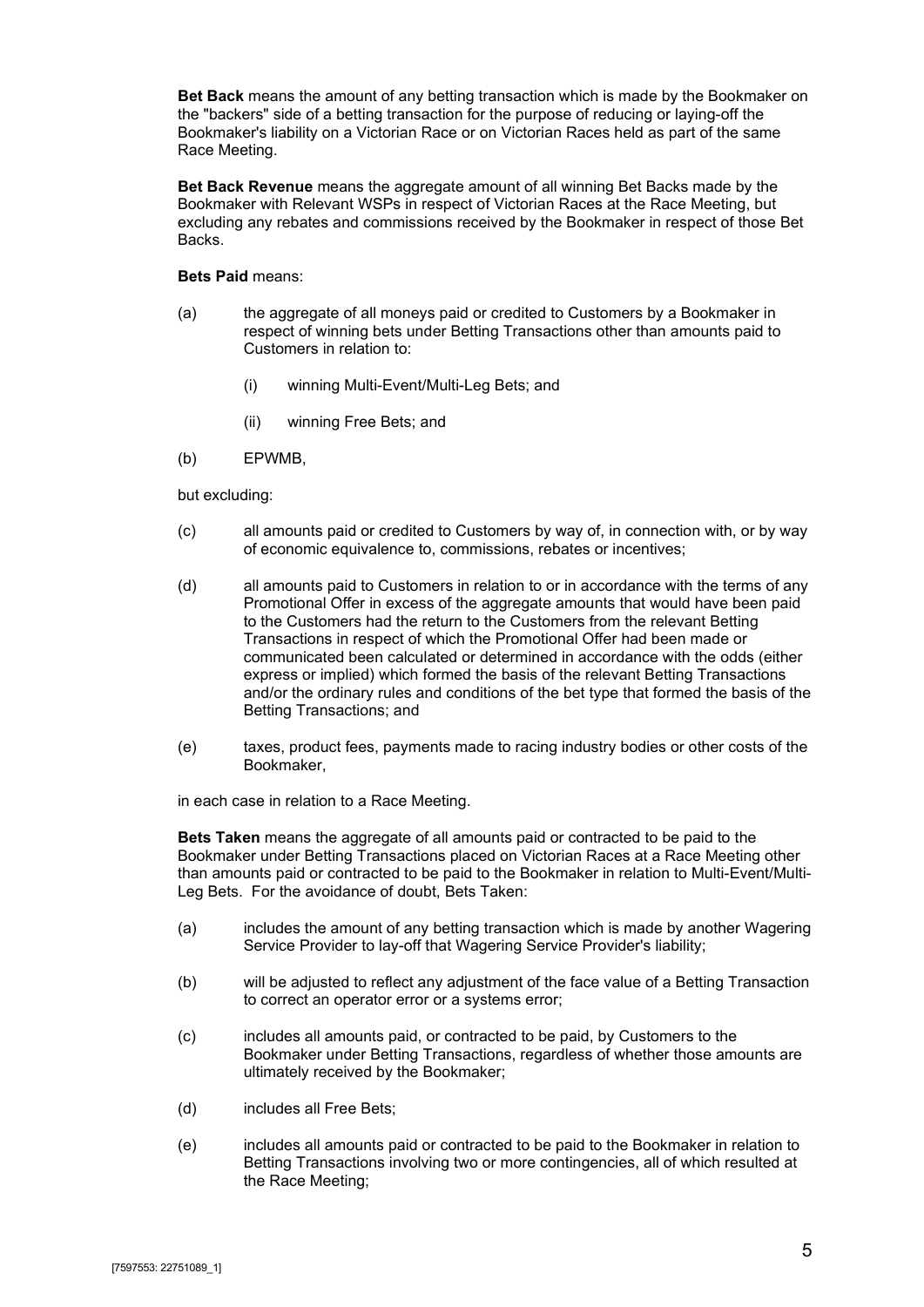- (f) will not be adjusted to deduct any amount paid, refunded or credited to the Customer by the Bookmaker in relation to a Promotional Offer or a non-winning Bet Taken including, for example, "money back offers", but will be adjusted to reflect a refund of a validly cancelled Betting Transaction under any applicable law; and
- (g) excludes all amounts paid to or credited to the Bookmaker by way of, in connection with, or by way of economic equivalence to, commissions, rebates or incentives in relation to the Bets Taken,

in each case in relation to the Race Meeting.

**Eligible Portion** means, in relation to a Victorian Race which is one of the contingencies forming part of a Multi-Event/Multi-Leg Bet, the amount calculated as follows:

> the amount paid, or contracted to be paid, to the Bookmaker under the Multi-Event/Multi-Leg Bet  $\times \frac{1}{AC}$ 1 ×

where **AC** means the number of contingencies within the Multi-Event/Multi-Leg Bet.

**Eligible Winning Portion** means, in relation to a Victorian Race (**Relevant Winning Race**) which is one of the contingencies forming part of a Multi-Event/Multi-Leg Bet, at the election of the Bookmaker (such election to be made in writing to RVL prior to the Commencement Date), either:

(a) the amount paid or credited to a Customer under the Multi-Event/Multi-Leg Bet *VRO*

$$
\times \frac{10}{40}
$$

where:

**VRO** means the odds set by the Bookmaker under the Multi-Event/Multi-Leg Bet for the Relevant Winning Race; and

**AO** means the sum of the odds set by the Bookmaker for all legs of the Multi-Event/Multi-Leg Bet; or

(b) the amount paid or credited to a Customer under the Multi-Event/Multi-Leg Bet

*AC* 1 ×

where **AC** means the number of contingencies within the Multi-Event/Multi-Leg Bet.

**EPMB** in respect of a Race Meeting, means the aggregate of the following:

- (a) the Eligible Portion of each Multi-Event/Multi-Leg Bet which resulted on a Victorian Race at the Race Meeting; and
- (b) the Eligible Portion of each Multi-Event/Multi-Leg Bet where:
	- (i) a Victorian Race at the Race Meeting (**Relevant Race)** was one of the contingencies forming part of the Multi-Event/Multi-Leg Bet; and
	- (ii) the Multi-Event/Multi-Leg Bet resulted on an event (other than the Relevant Race) which occurs within the same Month as the Relevant Race.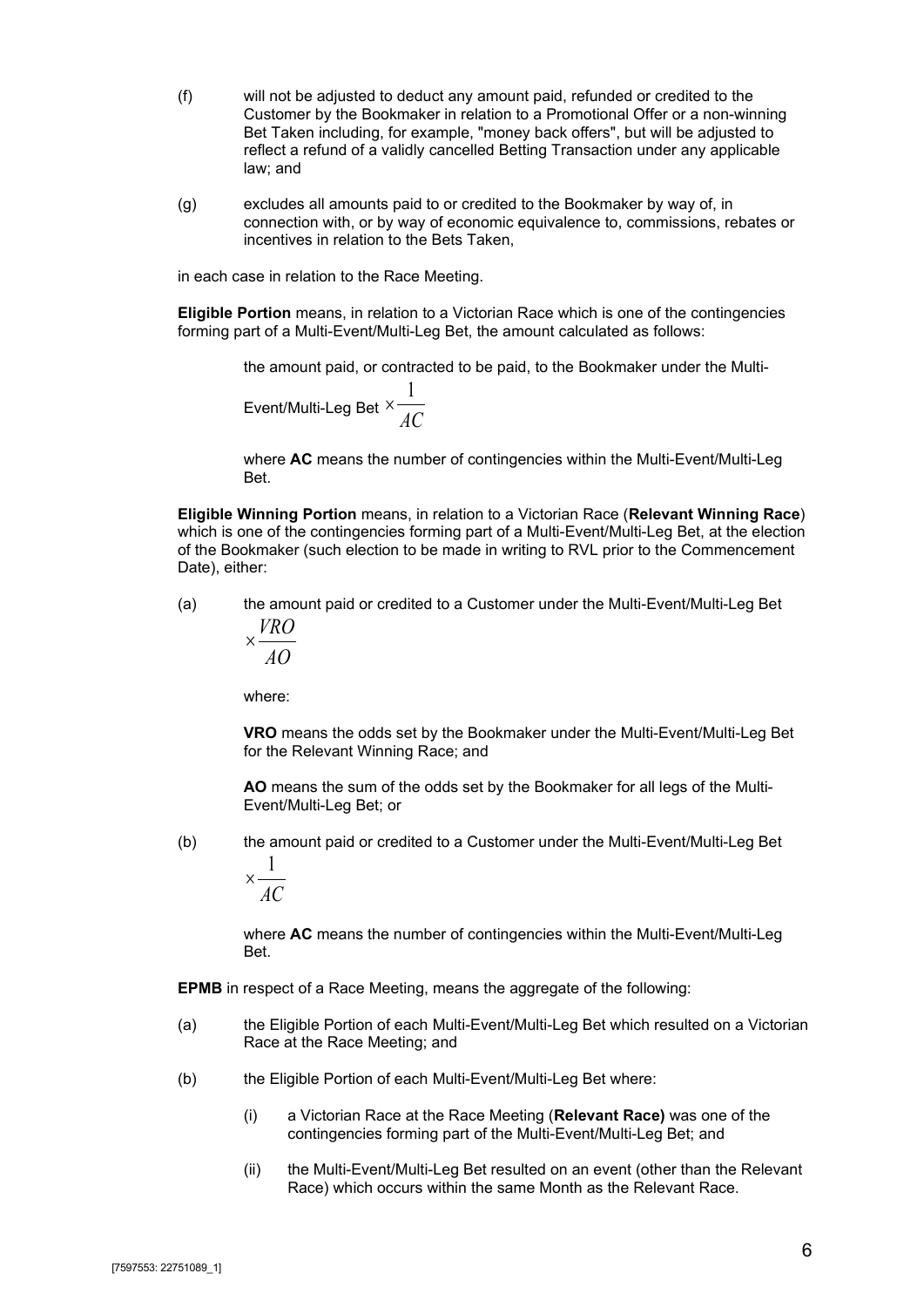**EPWMB** in respect of a Race Meeting, means the aggregate of the following:

- (a) the Eligible Winning Portion of each Multi-Event/Multi-Leg Bet which resulted on a Victorian Race at the Race Meeting; and
- (b) the Eligible Winning Portion of each Multi-Event/Multi-Leg Bet where:
	- (i) a Victorian Race at the Race Meeting (**Relevant Winning Race)** was one of the contingencies forming part of the Multi-Event/Multi-Leg Bet; and
	- (ii) the Multi-Event/Multi-Leg Bet resulted on an event (other than the Relevant Winning Race) which occurs within the same Month as the Relevant Winning Race.

**Fixed Odds Bet** means a Betting Transaction other than a Parimutuel Bet, a Tote Derivative Bet or a Betting Exchange Bet.

**Free Bet** means the face value of a Betting Transaction where the Customer does not make a financial contribution at the time the Betting Transaction is made. For the avoidance of doubt, a Free Bet does not include any Betting Transaction:

- (a) which constitutes a bad or doubtful debt of the Bookmaker;
- (b) in respect of which payment is subsequently waived, compromised, released or forgiven by the Bookmaker; or
- (c) where there is an amount paid, refunded or credited to the Customer by the Bookmaker in relation to a non-winning Bet Taken including, for example, "money back offers".

**Gross Revenue** is, in relation to Non-parimutuel Bets the amount received by a Bookmaker for the Race Meeting, calculated in accordance with paragraph [2.3.1](#page-23-4) or [2.3.3](#page-23-7) (as applicable).

**Group and Listed Meeting** means a Race Meeting at which at least one of the Victorian Races is a Group and Listed Race (as defined in the Rules of Racing), but excludes Premier Meetings.

**GST Adjustment** means the net GST actually payable by the Bookmaker in respect of all of the transactions taken into account in determining the Pre-Tax Gross Revenue for the Race Meeting.

**Multi-Event/Multi-Leg Bet** means a Betting Transaction where:

- (a) the result of the Betting Transaction depends on the combined outcome of a number of events;
- (b) a Victorian Race is at least one of the events on which the outcome of the Betting Transaction depends; and
- (c) in the event that all of the contingencies of the Betting Transaction relate to Victorian Races, at least one of the Victorian Races occurs at a different Race Meeting from the other Victorian Races.

#### **Other Revenue** means:

- (a) other revenue received or derived by the Bookmaker in connection with the Race Meeting of the kind or nature specified in the Rules (if any); and
- (b) in the case of a Bookmaker which is a Betting Exchange, any commissions and other fees charged by the Betting Exchange in relation to the Race Meeting.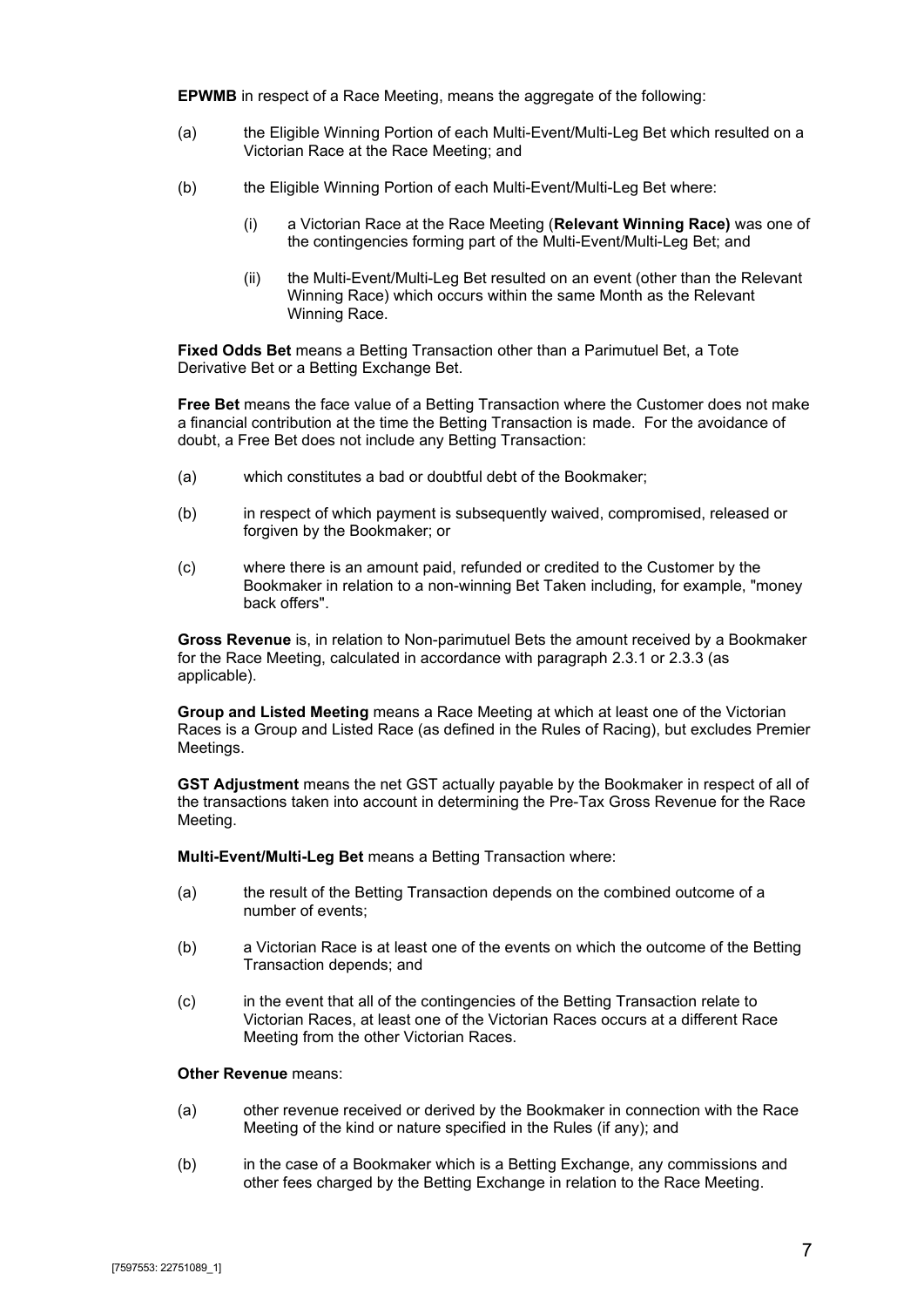**Premier Meeting** means a Race Meeting at which at least one of the Victorian Races is a premier Victorian Race as notified by RVL to the Bookmaker from time to time. At the date of these conditions, the premier Victorian Races are Turnbull Stakes, Caulfield Guineas, Caulfield Cup, Cox Plate, VRC Derby, Melbourne Cup, VRC Oaks, Emirates Stakes, Blue Diamond and Super Saturday meeting.

**Pre-Tax Gross Revenue** means the amount calculated in accordance with paragraph  $2.3.1(f)$ .

**Race Meeting** means a meeting of Victorian Races.

**Revenue Threshold** means:

(a) in all cases other than as described in paragraph (b):

\$0.5 million 
$$
\times \frac{M}{12}
$$

where **M** is is the number of Months prior to the next occurring 31 July the Bookmaker will hold the Licence; and

- (b) where the Entity which is an Approved WSP is a partnership of natural persons, each of whom is licensed to undertake bookmaking activities:
	- i. where the Bookmaker is in partnership with other natural persons, each of whom holds a Licence:

\$0.5 million 
$$
\times \frac{M}{12}
$$
 x P

where:

**M** is the number of Months prior to the next occurring 31 July the Bookmaker will hold the Licence; and

**P** is the the number of partners of the Bookmaker constituting the partnership; or,

ii. if there are 4 or more partners of the Bookmaker constituting the partnership:

\$2 million 
$$
\times \frac{M}{12}
$$

where:

**M** is the number of Months prior to the next occurring 31 July the Bookmaker will hold the Licence.

**Standard Meeting** means a Race Meeting other than a Group and Listed Meeting or a Premier Meeting.

**Tote Derivative Bet** means a Betting Transaction in respect of which the odds provided or quoted by the Bookmaker are derived from or calculated or expressed to be by reference to Totalisator Odds.

#### **Turnover Threshold** means:

(a) in all cases other than as described in paragraph [\(b\)](#page-30-0)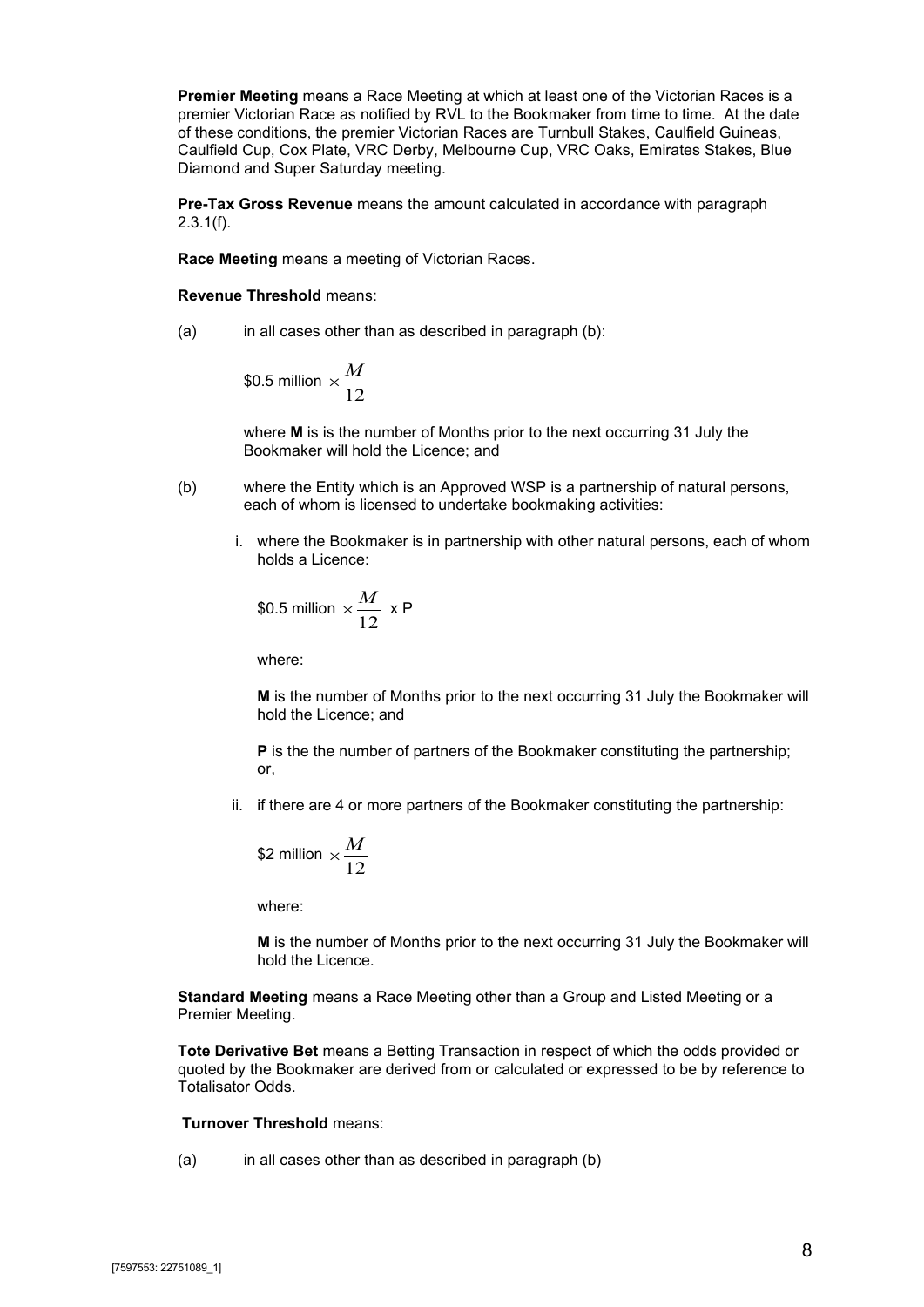\$5 million 
$$
\times \frac{M}{12}
$$

where **M** is the number of Months prior to the next occurring 31 July the Bookmaker will hold the Licence; and

<span id="page-30-0"></span>(b) where the Bookmaker is in partnership with other natural persons, each of whom holds a Licence:

i. \$5 million 
$$
\times \frac{M}{12} \times P
$$

where:

**M** is the number of Months prior to the next occurring 31 July the Bookmaker will hold the Licence; and

**P** is the number of partners of the Bookmaker constituting the partnership; or, if there are 4 or more partners of the Bookmaker constituting the partnership:

$$
\times \frac{M}{12}
$$

ii. \$20 million

where:

**M** is the number of Months prior to the next occurring 31 July the Bookmaker will hold the Licence.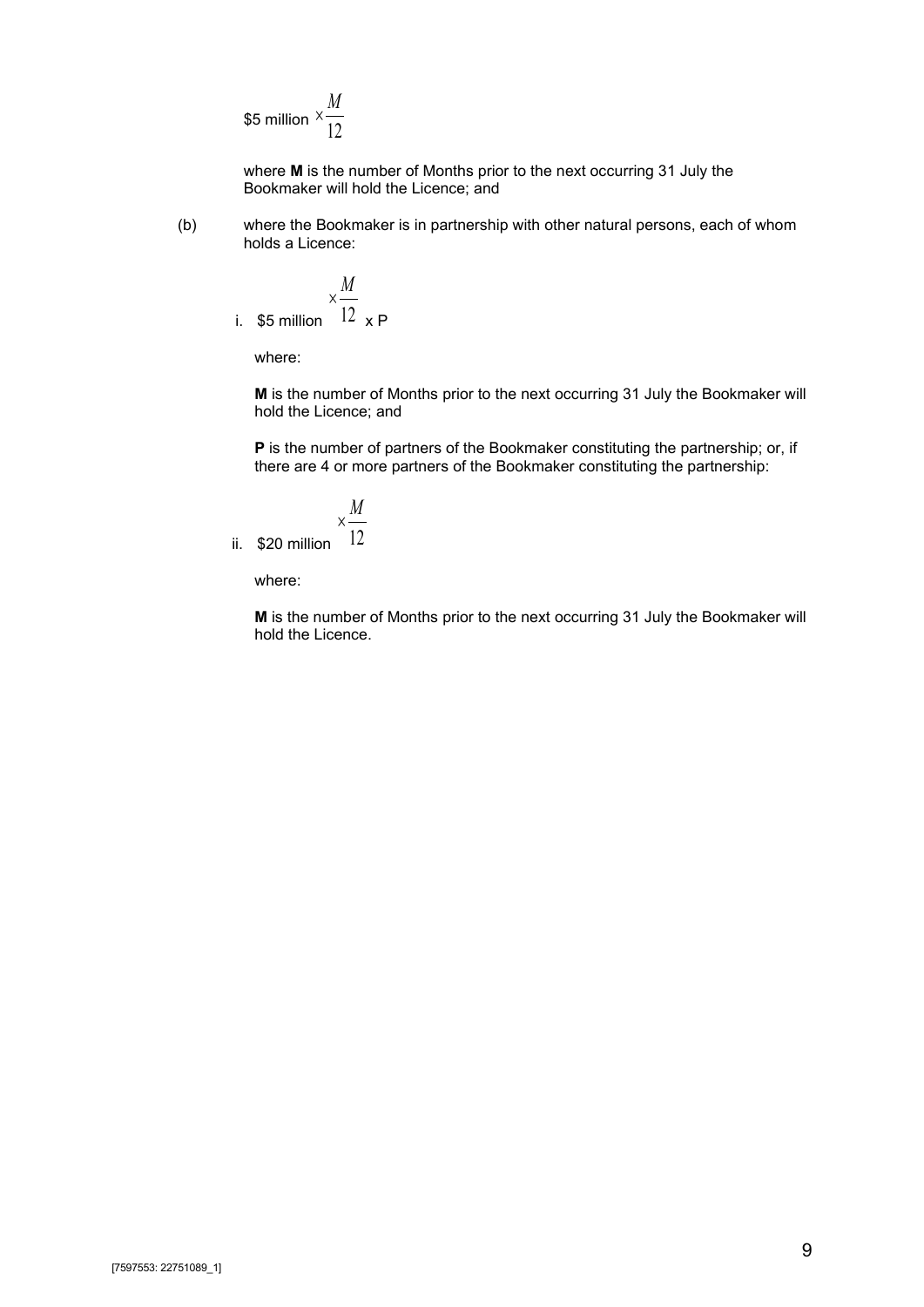## **Schedule 2 Levy on Non-VTR Betting**

#### **PART A: Calculating the Levy for Non-VTR Betting**

#### **1. Application**

- 1.1 This Levy will only apply to:
	- 1.1.1 any **Non-VTR Betting Transaction**; and
	- 1.1.2 that **Non-VTR Betting Transaction** was made via a **Telephone Betting System** or **Internet Betting System**.

#### <span id="page-31-3"></span>**2. Calculations**

**2.1** Prior to determining the levy payable, the calculations detailed in paragraphs [2.2](#page-31-0) and [2.3](#page-31-1) must be worked out.

#### <span id="page-31-2"></span><span id="page-31-0"></span>**2.2 Calculating the Non-VTR Assessable Turnover for the Period to date**

- 2.2.1 Calculate the **Non-VTR Assessable Turnover** for the Period.
	- (a) Work out **Non-VTR Bets Taken** for the Period. To work out the **Non-VTR Bets Taken** you will need to work out:
		- (i) the **Non-VTR Single Bets Taken** for the Period;
		- (ii) the **Non-VTR EPMB** for the Period;
		- (iii) the **Non VTR Free Bet Turnover**.
	- (b) Work out **Non-VTR Bet Back Turnover** for the Period.
	- (c) **Non-VTR Assessable Turnover = Non-VTR Bets Taken – Non-VTR Bet Back Turnover**

#### <span id="page-31-1"></span>**2.3 Calculating the Non-VTR Gross Revenue for the Period to date**

- <span id="page-31-4"></span>2.3.1 Calculate the **Non-VTR Gross Revenue** for the Period.
	- (a) Calculate the **Non-VTR Assessable Turnover** in accordance with paragraph [2.2.1.](#page-31-2)
	- (b) Work out **Non-VTR Free Bet Turnover** for the Period.
	- (c) Work out **Non-VTR Bets Paid** for the Period. To work out the **Non-VTR Bets Paid** you will need to work out:
		- (i) the **Non-VTR Single Bets Paid** for the Period; and
		- (ii) the **Non-VTR EPWMB** for the Period.
	- (d) Work out **Non-VTR Winning Bet Back Revenue** for the Period.
	- (e) **Non-VTR Pre-Tax Gross Revenue = Non-VTR Assessable Turnover – Non-VTR Free Bet Turnover – Non-VTR Bets Paid + Non-VTR Winning Bet Back Revenue.**
	- (f) Work out **GST Adjustment**.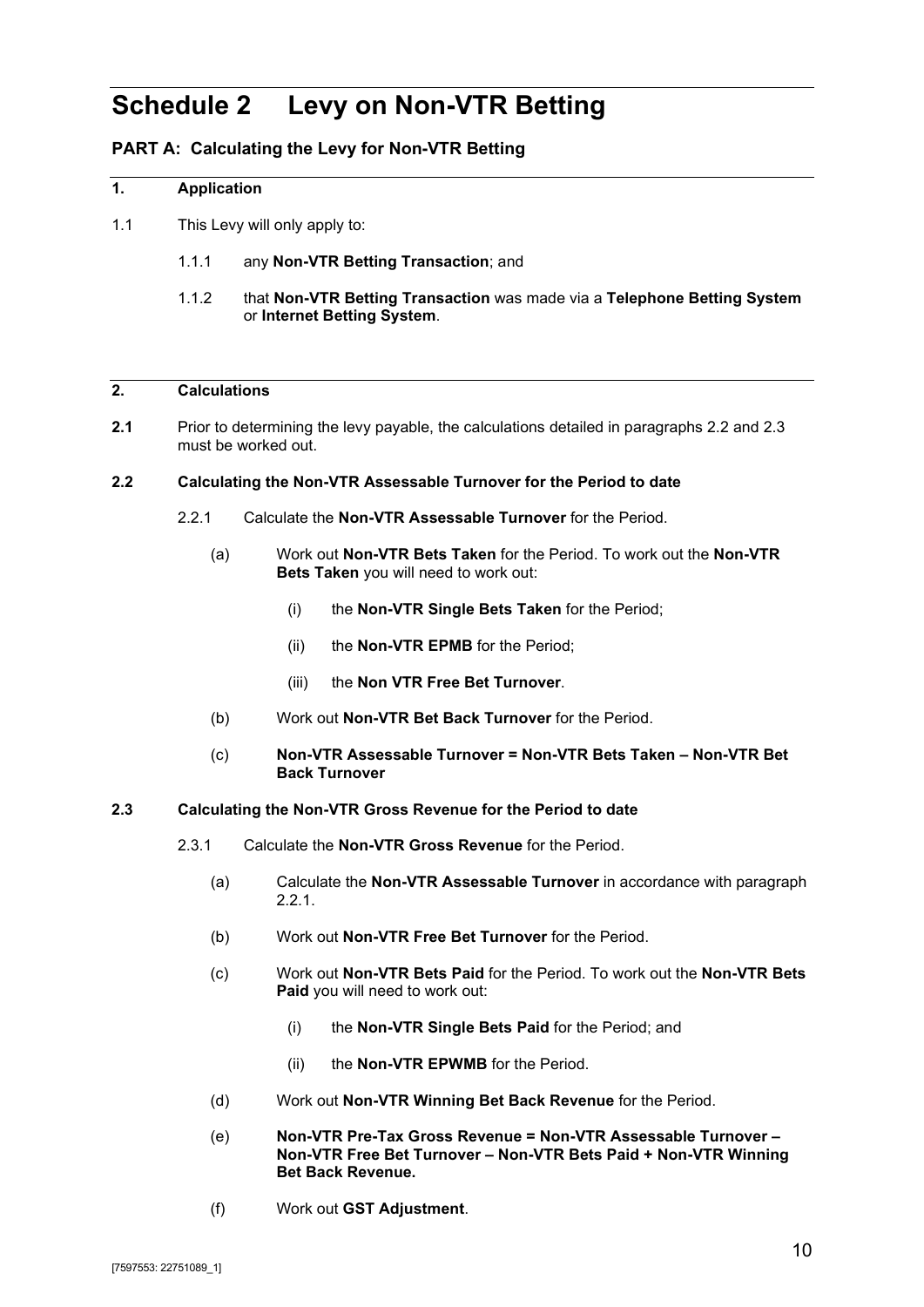#### (g) **Non-VTR Gross Revenue = Non-VTR Pre-Tax Gross Revenue – GST Adjustment**

#### <span id="page-32-4"></span><span id="page-32-0"></span>**3. Levy on Non-VTR Betting**

- <span id="page-32-3"></span>3.1 Is the **Non-VTR Gross Revenue**, calculated per paragraph [2.3.1\(g\),](#page-32-0) \$5,000,000 or more?
	- 3.1.1 **Yes**  Proceed to [3.2.](#page-32-1)
	- 3.1.2 **No** Proceed to [3.3.](#page-32-2)

#### <span id="page-32-6"></span><span id="page-32-1"></span>**3.2 Non-VTR Revenue Levy**

3.2.1 The Levy is calculated in accordance with whichever Revenue Bracket the **Non-VTR Gross Revenue falls in:** 

|              | <b>Revenue Bracket</b> | Levy                     |
|--------------|------------------------|--------------------------|
| \$0          | \$4,999,999            | Refer to paragraph 3.1.2 |
| \$5,000,000  | \$9,999,999            | \$150,000                |
| \$10,000,000 | \$19,999,999           | \$250,000                |
| \$20,000,000 | \$29,999,999           | \$350,000                |
| \$30,000,000 | \$49,999,999           | \$500,000                |
| \$50,000,000 | Plus                   | \$600,000                |

#### <span id="page-32-5"></span><span id="page-32-2"></span>**3.3 Non-VTR Turnover Levy**

3.3.1 The Levy will be calculated in accordance with whichever Turnover Bracket the **Non-VTR Assessable Turnover** falls in:

|               | <b>Turnover Bracket</b> | Levy      |
|---------------|-------------------------|-----------|
| \$0           | \$24,999,999            | \$0       |
| \$25,000,000  | \$34,999,999            | \$5,000   |
| \$35,000,000  | \$49,999,999            | \$10,000  |
| \$50,000,000  | \$99,999,999            | \$25,000  |
| \$100,000,000 | \$149,999,999           | \$50,000  |
| \$150,000,000 | Plus                    | \$100,000 |

#### **4. General principles**

4.1 In calculating the Levy under this Part A referable to a Period, only **Non-VTR Betting Transactions** entered by the Bookmaker (and not by any Related Entity of the Bookmaker) should be taken into account.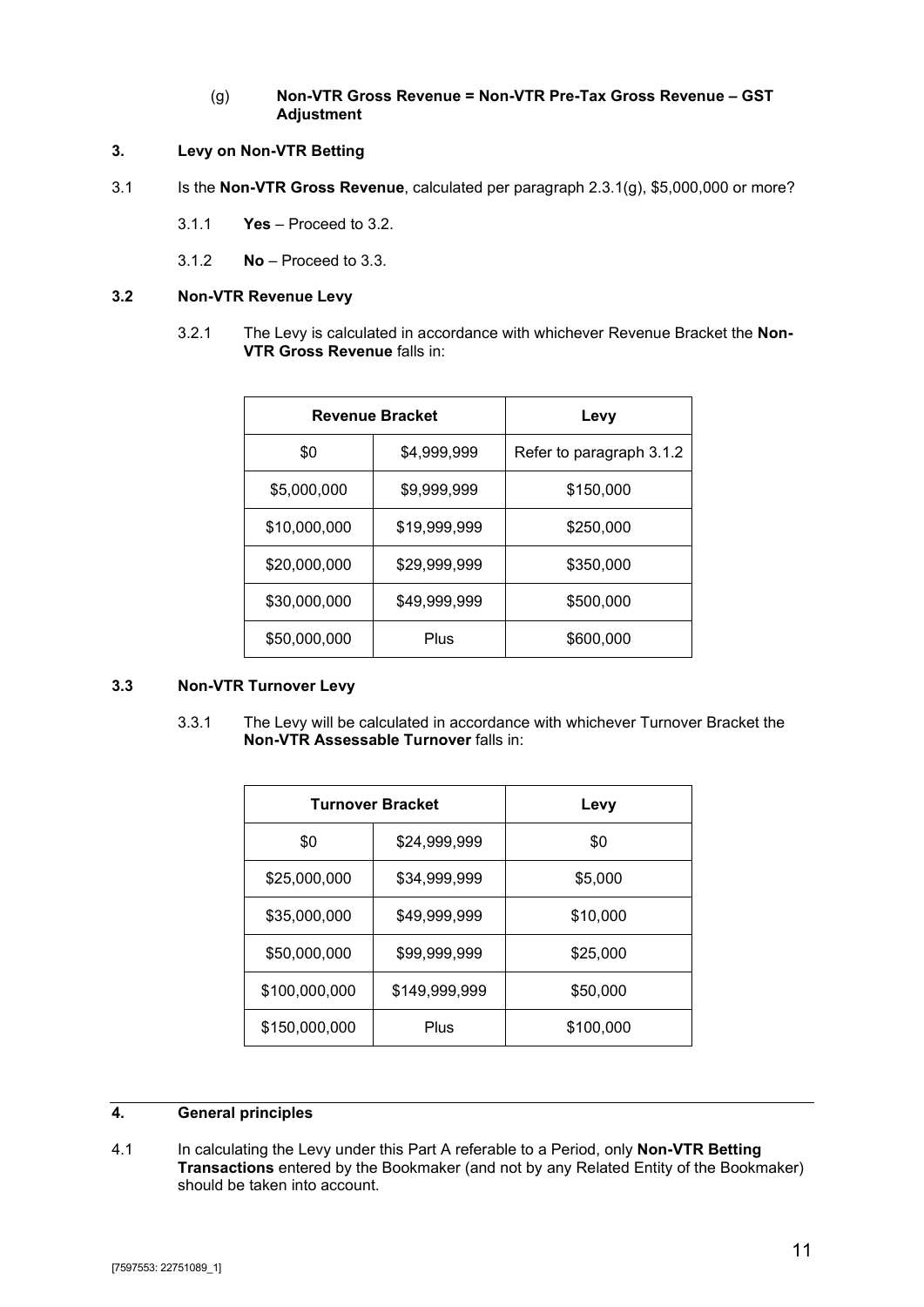4.2 For the avoidance of doubt, the calculations detailed in paragraph 2 will need to be made each **Billing Date**, for a total of twelve (12) times during the Perio[d.](#page-31-3) The **Non-VTR Gross Revenue** generated each **Billing Date** will increase as the Bookmaker nears the end of the Period. However, the Bookmaker will only be invoiced the gap between a new bracket and what they have already paid in the prior brackets. See paragraph [5](#page-33-0) for an example as to how this billing structure will operate.

#### <span id="page-33-0"></span>**5. Billing Period Example**

#### **5.1 August**

- 5.1.1 At the end of August, the Bookmaker's:
- (a) **Non-VTR Gross Revenue** for the Period to date is \$2,000,000; and
- (b) **Non-VTR Assessable Turnover** for the Period to date is \$26,000,000.
- 5.1.2 Considering that the **Non-VTR Gross Revenue** is under \$5,000,000, paragraph [3.1](#page-32-4) states the **Turnover Levy** will apply. Considering the Bookmaker's **Non-VTR Assessable Turnover**, paragraph [3.3.1](#page-32-5) indicates that the levy payable is \$5,000.

#### **5.2 September**

- 5.2.1 At the end of September, the Bookmaker's:
- (a) **Non-VTR Gross Revenue** for the Period to date is \$3,000,000; and
- (b) **Non-VTR Assessable Turnover** for the Period to date is \$31,000,000.
- 5.2.2 The **Non-VTR Gross Revenue** is under \$5,000,000 and therefore the **Turnover Levy** will apply. The Bookmaker has remained in the \$5,000 **Turnover Bracket** listed in paragraph [3.3.1.](#page-32-5) Therefore, considering the Bookmaker has already paid \$5,000 at the end of August, there will be nothing payable by the Bookmaker at the end of September.

#### **5.3 October**

- 5.3.1 At the end of October, the Bookmaker's:
- (a) **Non-VTR Gross Revenue** for the Period to date is \$4,000,000; and
- (b) **Non-VTR Assessable Turnover** for the Period to date is \$42,000,000.
- 5.3.2 Similar to August and September, the **Turnover Levy** will apply, due to the **Non-VTR Gross Revenue** being under \$5,000,000. However, the Bookmaker has moved up a **Turnover Bracket**. So, the levy payable, according to paragraph [3.3.1,](#page-32-5) is \$10,000. Considering that the Bookmaker has already paid \$5,000 over the course of the Period so far, this is deducted from \$10,000 and the remainder (\$5,000) is payable by the Bookmaker at the end of October.

#### **5.4 November**

- 5.4.1 At the end of November, the Bookmaker's:
- (a) **Non-VTR Gross Revenue** for the Period to date is \$7,000,000; and
- (b) **Non-VTR Assessable Turnover** for the Period to date is \$40,000,000.
- 5.4.2 Unlike August, September and October, the **Turnover Levy** will not apply. The **Revenue Levy**, in accordance with paragraph [3.2.1](#page-32-6) indicates that the levy payable is \$150,000. However, over the course of the Period so far, the Bookmaker has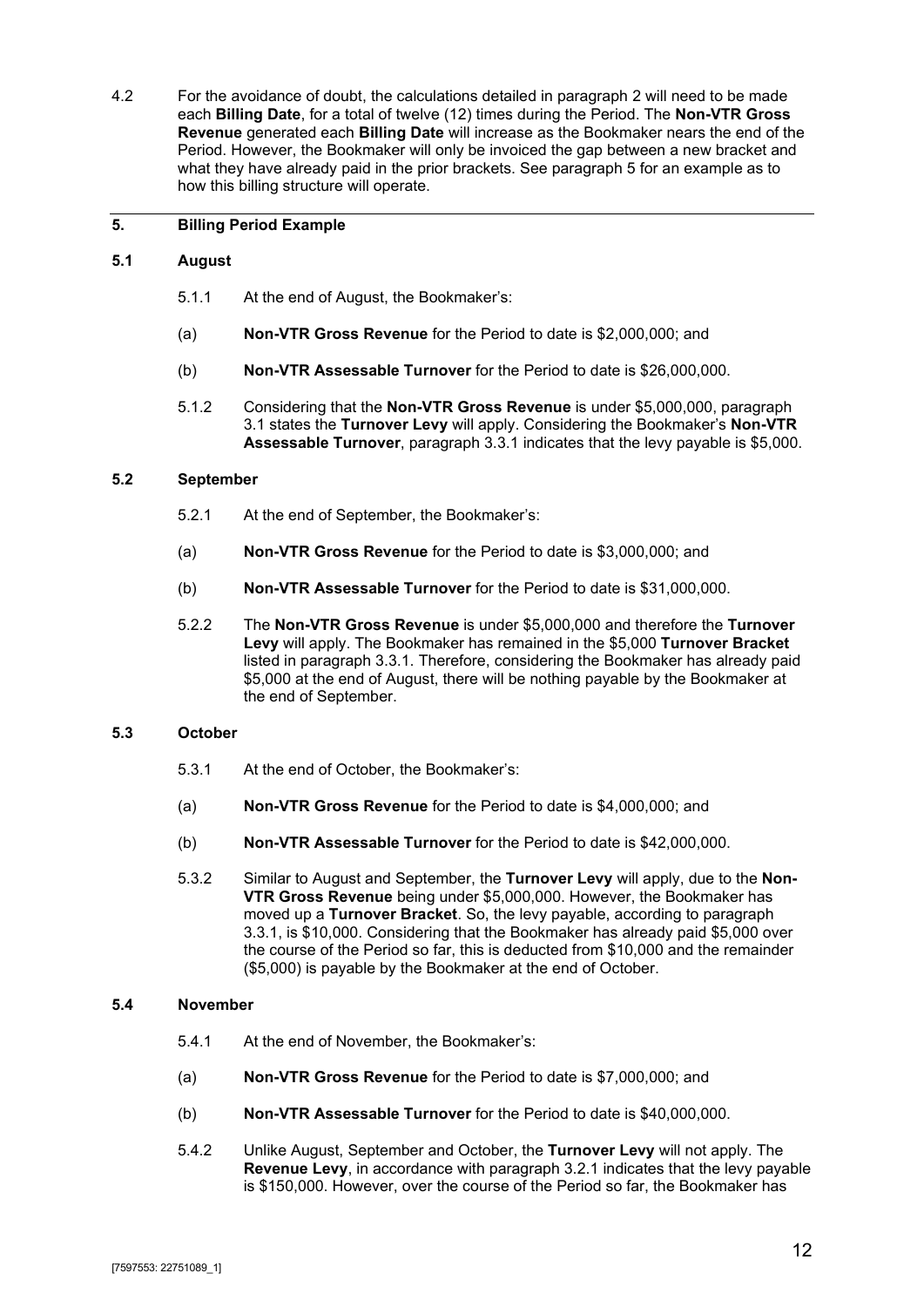already paid \$10,000. So, this amount is deducted from \$150,000 and the remainder (\$140,000) is payable by the Bookmaker at the end of November.

#### **PART B: Definitions**

#### **6.** In this Schedule:

- 6.1 words and expressions defined in the Rules will have the same meaning when used in this Schedule; and
- 6.2 the following words and expressions will have the following meanings:

**Billing Date** is the end of each month during the Period. **GST Adjustment** means the net GST actually payable by the Bookmaker in respect of all the transactions taken into account in determining the Non-VTR Pre-Tax Gross Revenue for the Period.

**Implementation Date** the date in which Schedule 2 implemented, no earlier than 1 August 2021 or as any other date thereafter as determined by Racing Victoria.

**Internet Betting System** has the same meaning as the *Bookmakers' Internet Betting Rules 2001.*

**Non-VTR Assessable Turnover,** in relation to a Period, is the amount determined in accordance with paragraph [2.2.](#page-31-0)

**Non-VTR Bet Back** means the amount of any betting transaction which is made by the Bookmaker on the "backers" side of a betting transaction for the purpose of reducing or laying-off the Bookmaker's liability on Non-VTR Betting in a Period.

**Non-VTR Bet Back Turnover** means the aggregate amount paid, or contracted to be paid, by the Bookmaker under Betting Transactions on Non-VTR Betting which constitute Non-VTR Bet Backs with a Relevant WSP.

#### **Non-VTR Bets Paid** means:

- (a) Non-VTR Single Bets Paid; and
- (b) Non-VTR EPWMB,

but excluding:

- (c) all amounts paid or credited to Customers by a Bookmaker in respect of winning Free Bets under Non-VTR Betting regardless of whether the Free Bet was a Non-VTR Singles Bet or a Non-VTR Multi-Event/Multi-Leg Bet;
- (d) all amounts paid or credited to Customers by way of, in connection with, or by way of economic equivalence to, commissions, rebates or incentives;
- (e) all amounts paid to Customers in relation to or in accordance with the terms of any Promotional Offer in excess of the aggregate amounts that would have been paid to the Customers had the return to the Customers from the relevant Betting Transactions in respect of which the Promotional Offer had been made or communicated been calculated or determined in accordance with the odds (either express or implied) which formed the basis of the relevant Betting Transactions and/or the ordinary rules and conditions of the bet type that formed the basis of the Betting Transactions; and
- (f) taxes, product fees, payments made to racing industry bodies or other costs of the Bookmaker,

in each case in relation to a Period.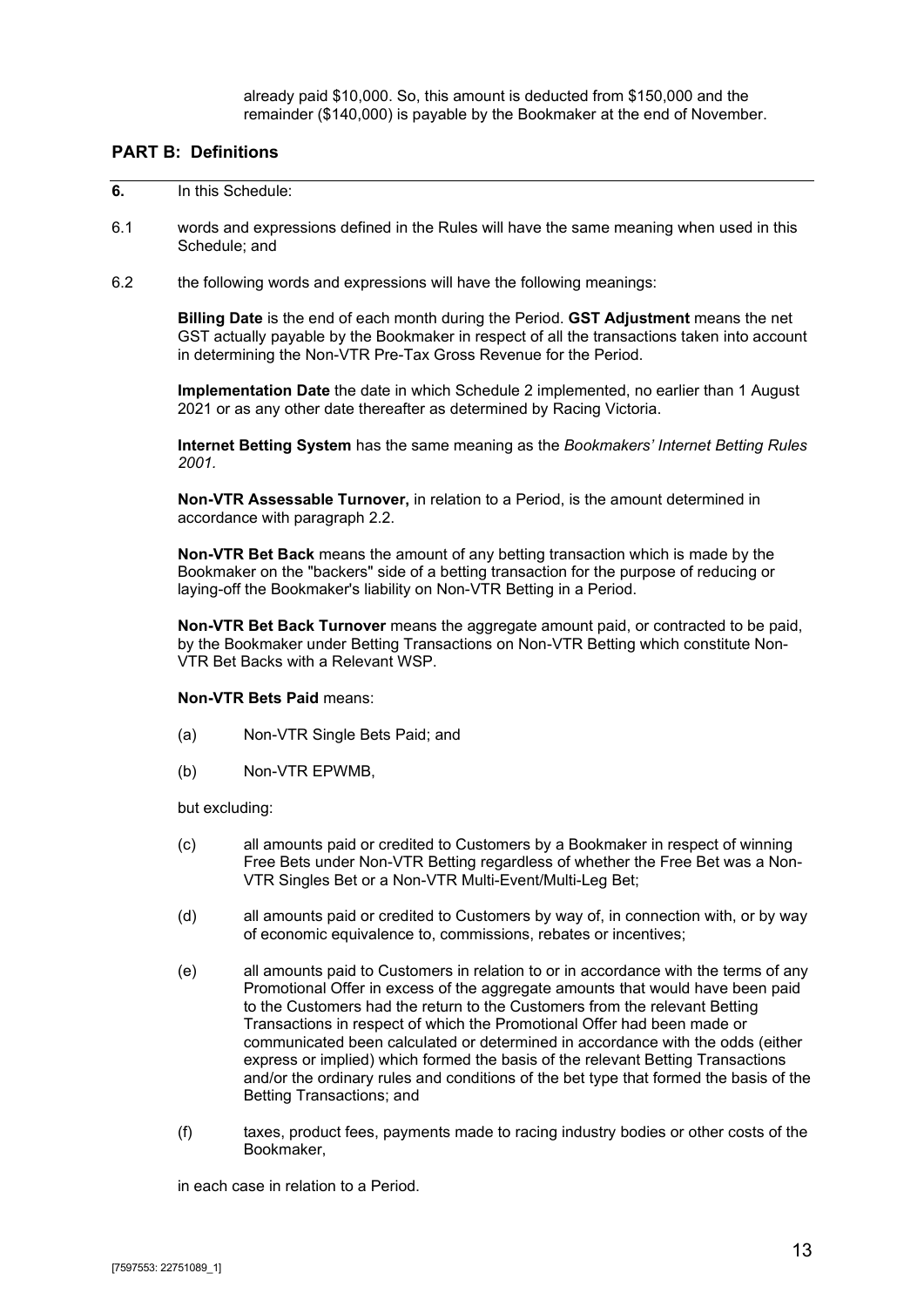#### **Non-VTR Bets Taken** means:

- (a) Non-VTR Single Bets Taken;
- (b) Non-VTR EPMB; and
- (c) Non-VTR Free Bet Turnover,

in each case in relation to a Period.

**Non-VTR Betting** means Sports Betting and/or betting by way of wagering on any Other Racing Event.

**Non-VTR Betting Transaction** means a contract between a Bookmaker and a Customer, by which a bet or wager is placed with and accepted by the Bookmaker on Non-VTR Betting.

**Non-VTR Eligible Portion** means, in relation to Non-VTR Betting which is one or more of the contingencies forming part of a Non-VTR Multi-Event/Multi-Leg Bet which resulted during a Period, the amount calculated as follows:

*AC*

the amount paid, or contracted to be paid, to the Bookmaker under the Non-VTR Multi-Event/Multi-Leg Bet  $\times \frac{AN}{10}$ 

where **AN** means the number of contingencies that constitute Non-VTR Betting: and

where **AC** means the number of contingencies within the Non-VTR Multi-Event/Multi-Leg Bet.

**Non-VTR Eligible Winning Portion** means, in relation to Non-VTR Betting (**Relevant Winning Bet**) which is one or more of the contingencies forming part of a Non-VTR Multi-Event/Multi-Leg Bet which resulted during a Period, the amount calculated as follows:

> the amount paid or credited to a Customer under the Non-VTR Multi-Event/Multi-Leg Bet  $\times \frac{AN}{A}$

$$
\frac{1}{AC}
$$

where **AN** means the number of contingencies that constitute Non-VTR Betting; and

where **AC** means the number of contingencies within the Non-VTR Multi-Event/Multi-Leg Bet.

**Non-VTR EPMB** means the aggregate of the Non-VTR Eligible Portion of each Non-VTR Multi-Event/Multi-Leg Bet which resulted during that Period.

**Non-VTR EPWMB** means the aggregate of the Non-VTR Eligible Winning Portion of each Non-VTR Multi-Event/Multi-Leg Bet which resulted during a Period.

**Non-VTR Free Bet Turnover** means the face value of a Non-VTR Betting Transaction where the Customer does not make a financial contribution at the time the Non-VTR Singles Bet or Non-VTR Multi Event/Multi Leg Bet is made. For the avoidance of doubt, a Non-VTR Free Bet does not include any Betting Transaction:

- (a) which constitutes a bad or doubtful debt of the Bookmaker;
- (b) in respect of which payment is subsequently waived, compromised, released or forgiven by the Bookmaker; or
- (c) where there is an amount paid, refunded or credited to the Customer by the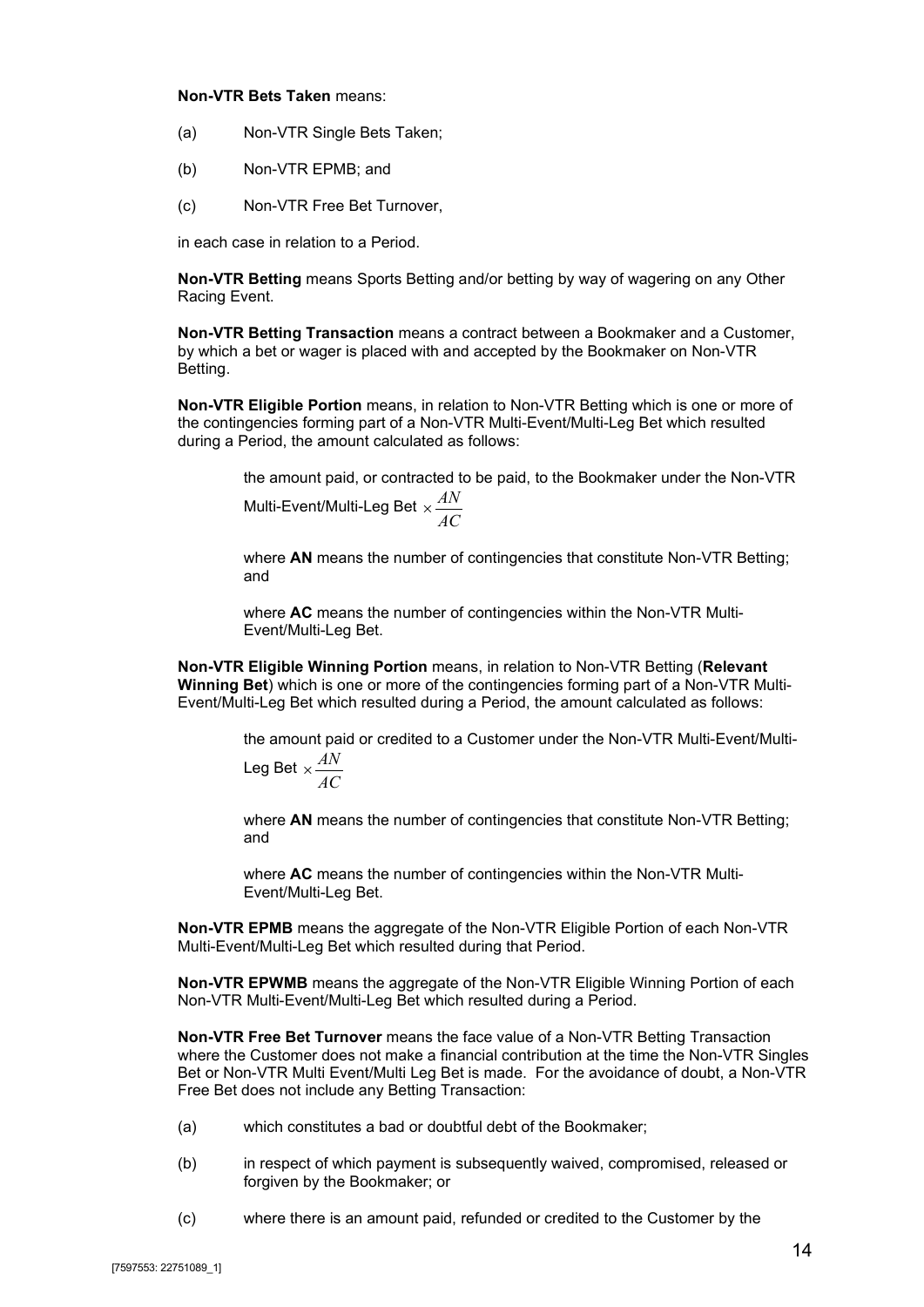Bookmaker in relation to a non-winning Non-VTR Bets Taken including, for example, "money back offers".

**Non-VTR Gross Revenue,** in relation to a Period, is the amount determined in accordance with paragraph [2.3.](#page-31-1)

**Non-VTR Multi-Event/Multi-Leg Bet** means a Betting Transaction where:

- (a) the result of the Betting Transaction depends on the combined outcome of a number of events; and
- (b) Non-VTR Betting is at least one of the events on which the outcome of the Betting Transaction depends.

**Non-VTR Pre-Tax Gross Revenue** means the amount calculated in accordance with paragraph [2.3.1\(e\)](#page-31-4)

**Non-VTR Single Bet** means a Non-VTR Betting Transaction that does not include Non-VTR Multi Event/Multi Leg Bets.

**Non-VTR Single Bets Paid** means the aggregate of all moneys paid or credited to Customers by a Bookmaker in respect of winning Non-VTR Single Bets during a Period. For the avoidance of doubt, Non-VTR Single Bets Paid does not include amounts paid to Customers in relation to winning Non-VTR Multi Event/Multi Leg Bets.

**Non-VTR Single Bets Taken** means the aggregate of all amounts paid or contracted to be paid to the Bookmaker in respect of Non-VTR Single Bets during a Period. For the avoidance of doubt, Non-VTR Single Bets Taken:

- (a) includes the amount of any Betting Transaction which is made by another Bookmaker to lay-off that Bookmaker's liability;
- (b) will be adjusted to reflect any adjustment of the face value of a Betting Transaction to correct an operator error or a systems error;
- (c) includes all amounts paid, or contracted to be paid, by Customers to the Bookmaker under Betting Transactions, regardless of whether those amounts are ultimately received by the Bookmaker;
- (d) includes all amounts paid or contracted to be paid to the Bookmaker in relation to Betting Transactions involving two or more contingencies, all of which resulted during that Period;
- (e) will not be adjusted to deduct any amount paid, refunded or credited to the Customer by the Bookmaker in relation to a Promotional Offer or a non-winning Non-VTR Single Bets Taken including, for example, "money back offers", but will be adjusted to reflect a refund of a validly cancelled Betting Transaction under any applicable law; and
- (f) excludes all amounts paid to or credited to the Bookmaker by way of, in connection with, or by way of economic equivalence to, commissions, rebates or incentives in relation to the Non-VTR Single Bets Taken;
- (g) excludes the amounts paid or contracted to be paid to the Bookmaker in relation to Non-VTR Multi-Event/Multi-Leg Bets,

in each case in relation to the Period.

**Non-VTR Winning Bet Back Revenue** means the aggregate amount of all winning Non-VTR Bet Backs made by the Bookmaker with Relevant WSPs in respect of Non-VTR Betting in a Period, but excluding any rebates and commissions received by the Bookmaker in respect of those Non-VTR Bet Backs.